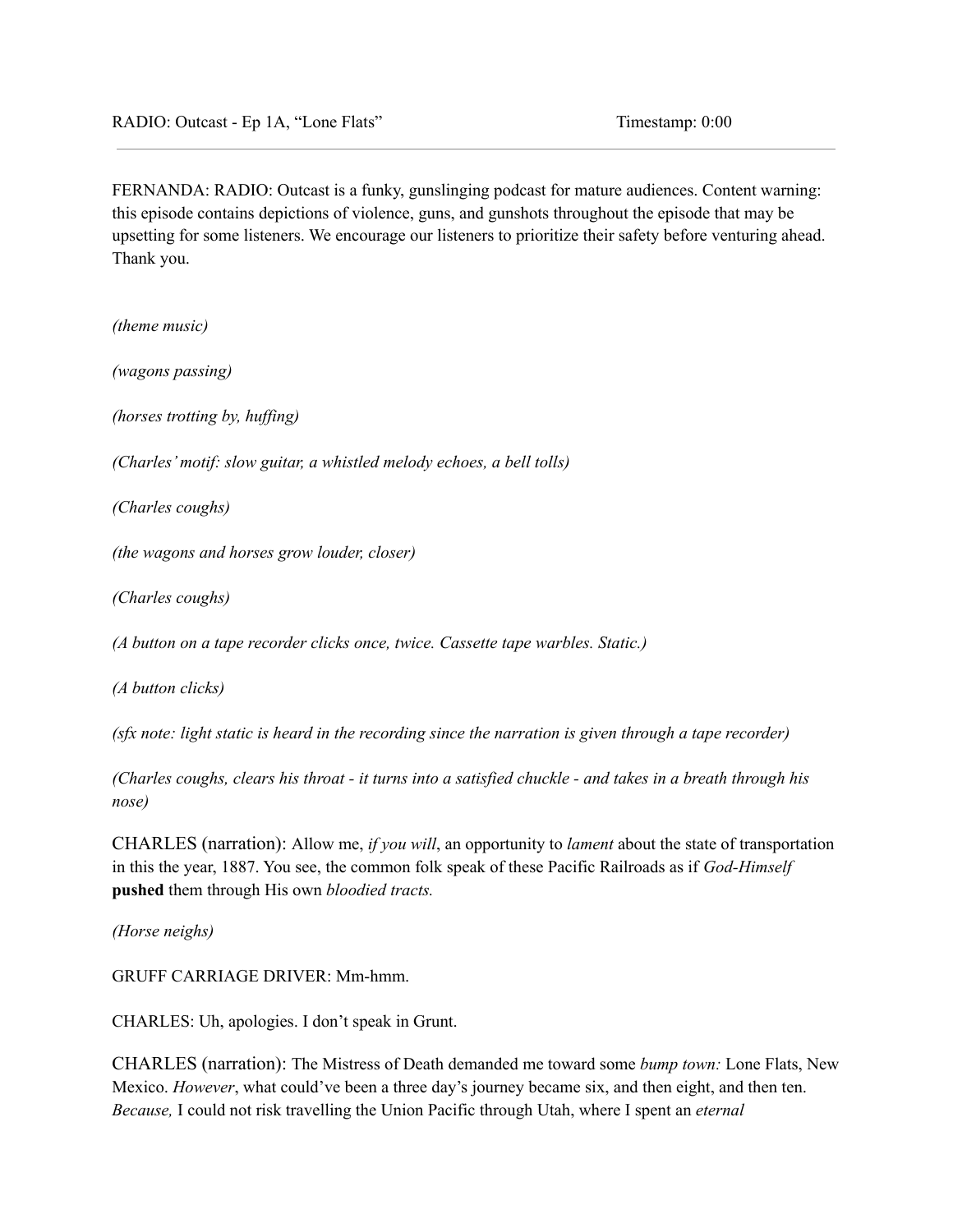[he chuckles] fifteen years, and where my past now waits. And I could not risk connection with the Southern Pacific through Texas, where my [short beat] future awaits. *You see*, I've learned that Texans are the most unforgiving brutes [self-conscious chuckle]. *Particularly,* the mustachioed sort. [beat] Am I losing you? *Please* try to keep up. So, with all *conveniences* gone, *I* was forced to take a carriage to Richmond *and then* rail to Louisville, *and then* rail to St. Louis, where I bathed in whiskey until I became spiritually paralyzed, so that I might've forgotten my recent near-death experience, *but I did not*. I remained [short beat] blurred through my travels across Kansas City, and woke to [short beat] Albuquerque and its intolerable desiccation. A city as dried as my liver.

*(Feet hit the ground, movement on the saddle)*

*(Charles coughs, clears his throat)*

GRUFF CARRIAGE DRIVER: Mmm-*hmmm.*

CHARLES: *Ahhh,* your carriage fees. Uh -- Please forward the charge along to Mr. Matthews at the Texas *Car-to-gra-phers Guild*, out in Abilene. *He* is my *superior*.

*(The horse's reins shift and jingle)*

CHARLES (NARRATION): To conclude my journey westward, I was granted a **golem** of a man for carriage. He steered us into the orange desert deeps of New Mexico, refusing courtship *of any kind*, and seemed impervious to my stories of *travel* and geographical expertise. [beat] Wh-When I [short beat] *suggested* I could not pay him immediately, he glanced down at the rusted pistol on his hip. And, *at last,* he spoke.

*(The horse's reins shift and jingle)*

GRUFF CARRIAGE DRIVER: I kill men.

CHARLES (NARRATION): I had evaded one bullet. I did not expect to survive another.

*(Charles coughs)*

CHARLES: *Of course*. [short beat] Here you are! [he laughs]

*(Coins jingle together)*

CHARLES: *Now*, would you be so kind as to direct me toward --

*(Reins snap)*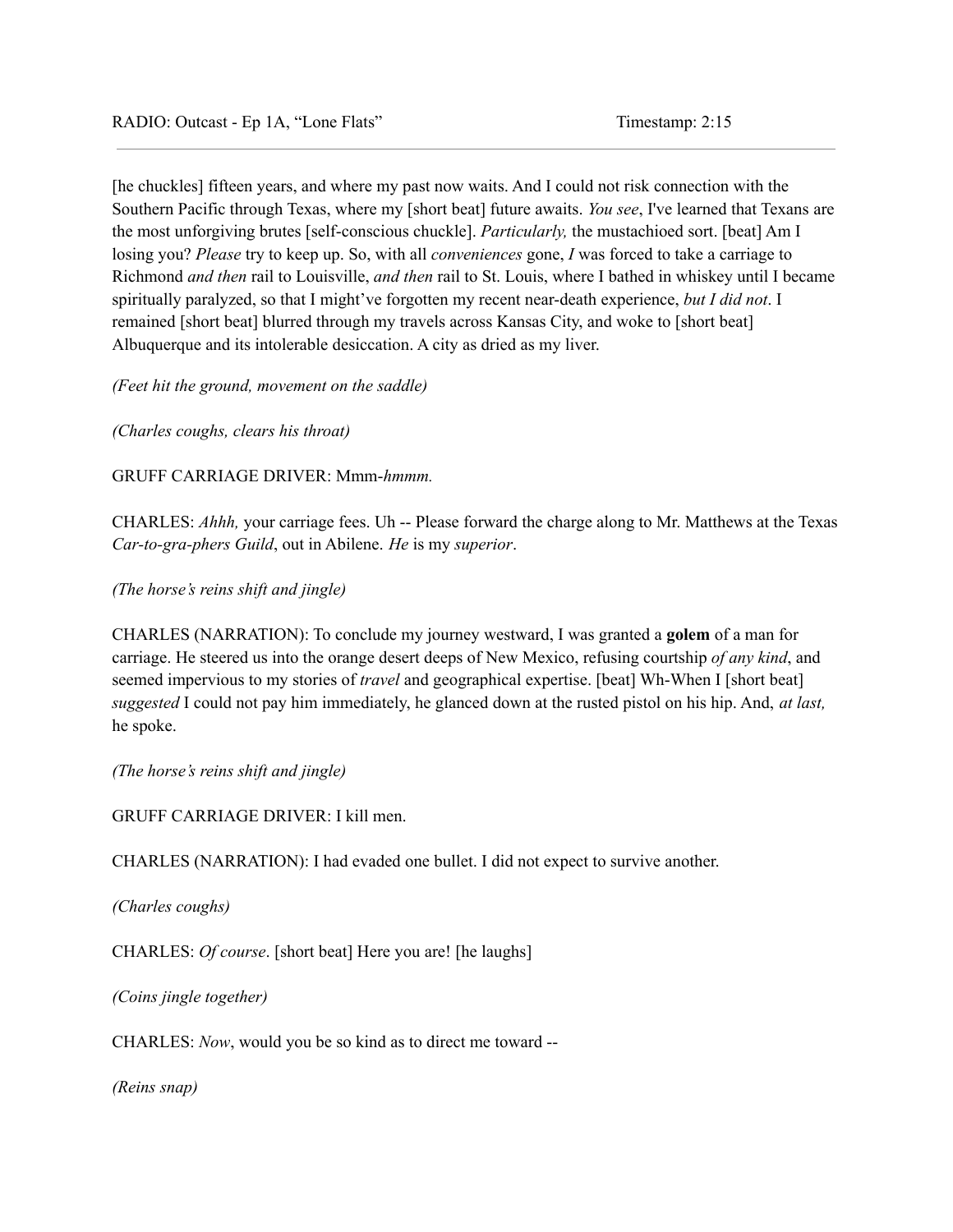RADIO: Outcast - Ep 1A, "Lone Flats" Timestamp: 4:29

# *(Horse neighs)*

*(People nearby shout in surprise)*

*(The carriage rustles away until one last neigh fades away into the distance)*

CHARLES: Charming.

*(Charles's footsteps move along on a dirt road)*

CHARLES (NARRATION): As instructed by the Mistress, I was to *carry* the leaden Sonny Machine and search for a woman [beat] *"not of this time*." How was this speaking metal machine meant to assist me in my travels? [short beat] I could not know. That was the *extent* of her details. Indeed. I'm on a fool's errand.

*(Charles coughs, coughs, coughs, coughs, gasps, gathers himself)*

CHARLES (NARRATION): But even a *genius* would *comply* with such demands. Wh-When a bullet *lingers* at the bridge of your nose, and when your lungs further collapse with each passing cough, you welcome *any* extension of life. Be it *divine* or infernal. [he chuckles]

*(Charles's footsteps move along on a dirt road)*

*(Bracelets jingle together)*

*(Working women giggle and call out to men passing by)*

WITTY PROSTITUTE: Hey, handsome. [she chuckles] You here to build a bank?

*(The other women laugh in delight at the joke)*

CHARLES: *Ladies*. I have *no judgement* for your craft. [he laughs] Well in fact, I respect the art of performance and the [short beat] grit and *beauty* that comes with -

WITTY PROSTITUTE: Mr. Banker, my time ain't free. If you wanna talk, I'll listen [beat] *for a price.*

CHARLES: I -- *Mmm*. Perhaps -- [he laughs self-consciously] Where might I, uhm, *find* information on this sanctuary of a town?

*(The women giggle and laugh)*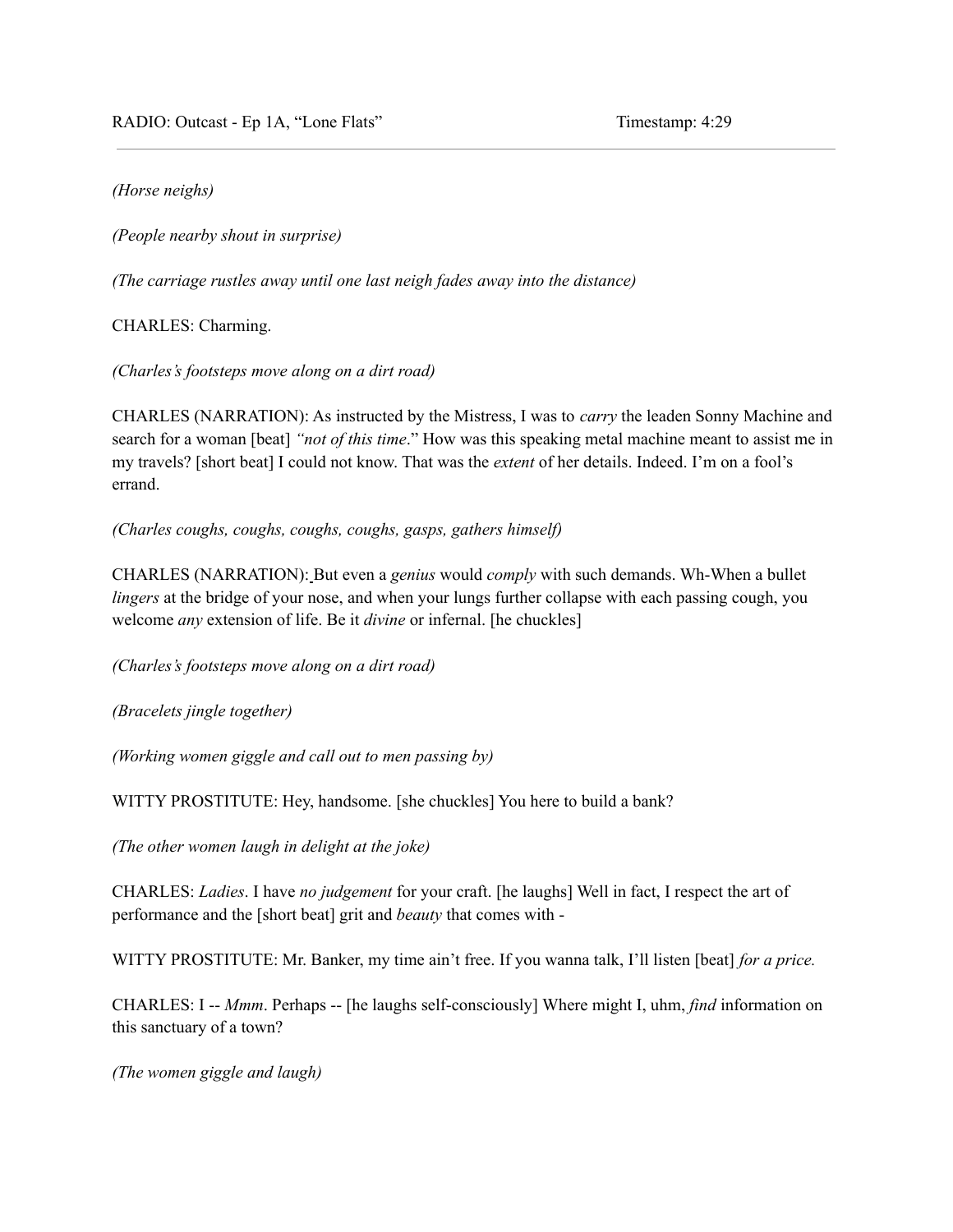CHARLES (NARRATION): The chorus of *hyenas* pointed me onward *into* town, if you could call that barren Lone Flats a *town*. I followed the gaze of their long pointed nails until my eyes met a pair of saloon doors.

*(Charles's footsteps move along on a dirt road)*

*(Charles coughs)*

CHARLES (NARRATION): In such *dust towns* as Lone Flats, the landscape reveals itself in pieces. The deeper I walked into the town's belly, the more that I could make out. [beat] A rickety general store, a saloon with two rocking chairs out front, and a *two-storied* brothel. No doubt the origins of those cackling working women. [beat] As I approached the steps of the Lone Flats saloon, I spied in the dust-covered distance something [short beat] *peculiar.* Through the orange fog, there *rose* a tall and slender [short beat] obelisk, of sorts. Something of a bell tower, I supposed -- uh -- *pitch black* and perfectly rectangular. At the moment, I considered it one of two possibilities: my utter dehydration had gotten to my senses, or it was something of a local monument. Of course, it was *neither*.

*(Charles's footsteps move along on a dirt road)*

*(People chatting on the street) (Creaking floorboards)*

*(Charles coughs)*

*(Creaky saloon doors whine open and closed)*

*(Footsteps on a wooden floor)*

CHARLES (NARRATION): As I approached the saloon doors, another peculiar sight appeared. A young cowboy, a *black* cowboy, strutting right out the saloon doors on some private mission. He sported a beige hat with a wide brim, better cared for than any other cowboy hat you'd find in that town. I nodded, gentlemanly*,* toward him, and provided a smile, *and* he looked perfectly through me and carried himself forth and away.

*(Footsteps on a creaking wooden floor)*

*(Charles coughs)*

*(Footsteps continue)*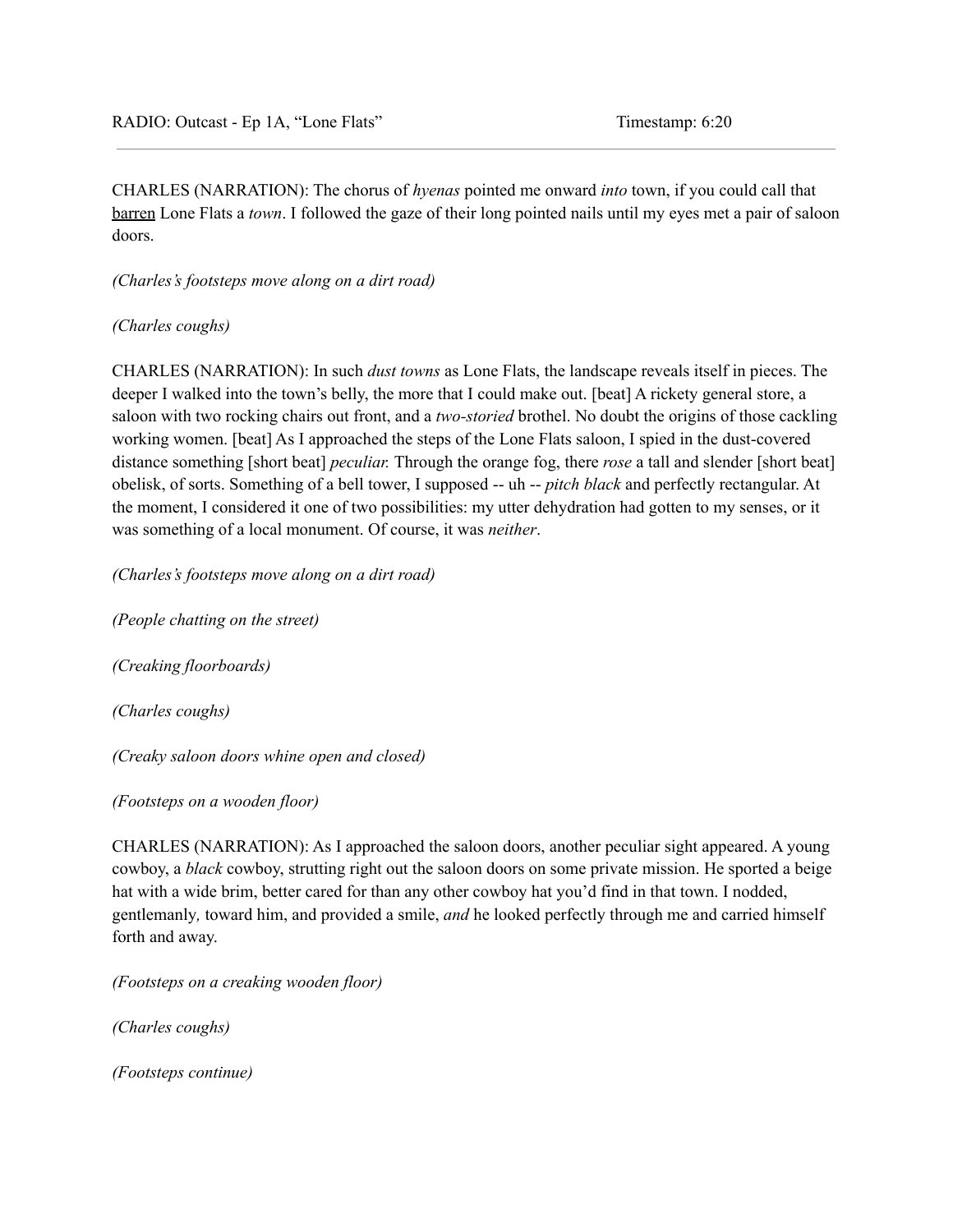*(Saloon doors whine open and closed)*

*(People chatter and laugh merrily)*

*(Upright, upbeat piano music plays in the saloon)*

CHARLES (NARRATION): Welcome to Lone Flats, indeed. [he tries to laugh and sighs]

*(Upright, upbeat piano music --*

*(Record scratches --*

*-- piano music plays --*

*-- scratches --*

*-- plays in the -- )*

*-- scratches into a drumbeat )*

*(Echoing guitar strings playing)*

*(Sfx: a page is flipped and then pen writing on paper)*

JESSE (NARRATION): Day one. *This* is a diary of the bad hands God delivers us. And the true record of a man fighting the dealer. [short beat] The first man they turn away, and *the last* they wanna turn they guns on. *I* am that man, Jesse Rogers--

*(Echoing guitar chord)*

JESSE (NARRATION): --the Southpaw.

#### *(Pen writing on paper)*

JESSE (NARRATION): Just rolled up on the town of Lone Flats that day to buy some info off the *first* lead I'd had in years. [beat] Went to the saloon where I was *meant* to drop the cash. Just when I thought the bartender would take me to my contact, *he* told me the deal had *changed*. [short beat] It was a town full of skunks. On top of money, they wanted me to *steal* from the town *mayor*. Something about a necklace with an emerald so big, it's gotta at least *triple* what I was gonna pay. [beat] Could've said no. Gut told me to do the clean thing. [short beat] But they had me by *the balls.* Knew I was desperate for *any* crumb leadin' me back to those bastards. Based on the whispers, [short beat] they're too *dangerous* to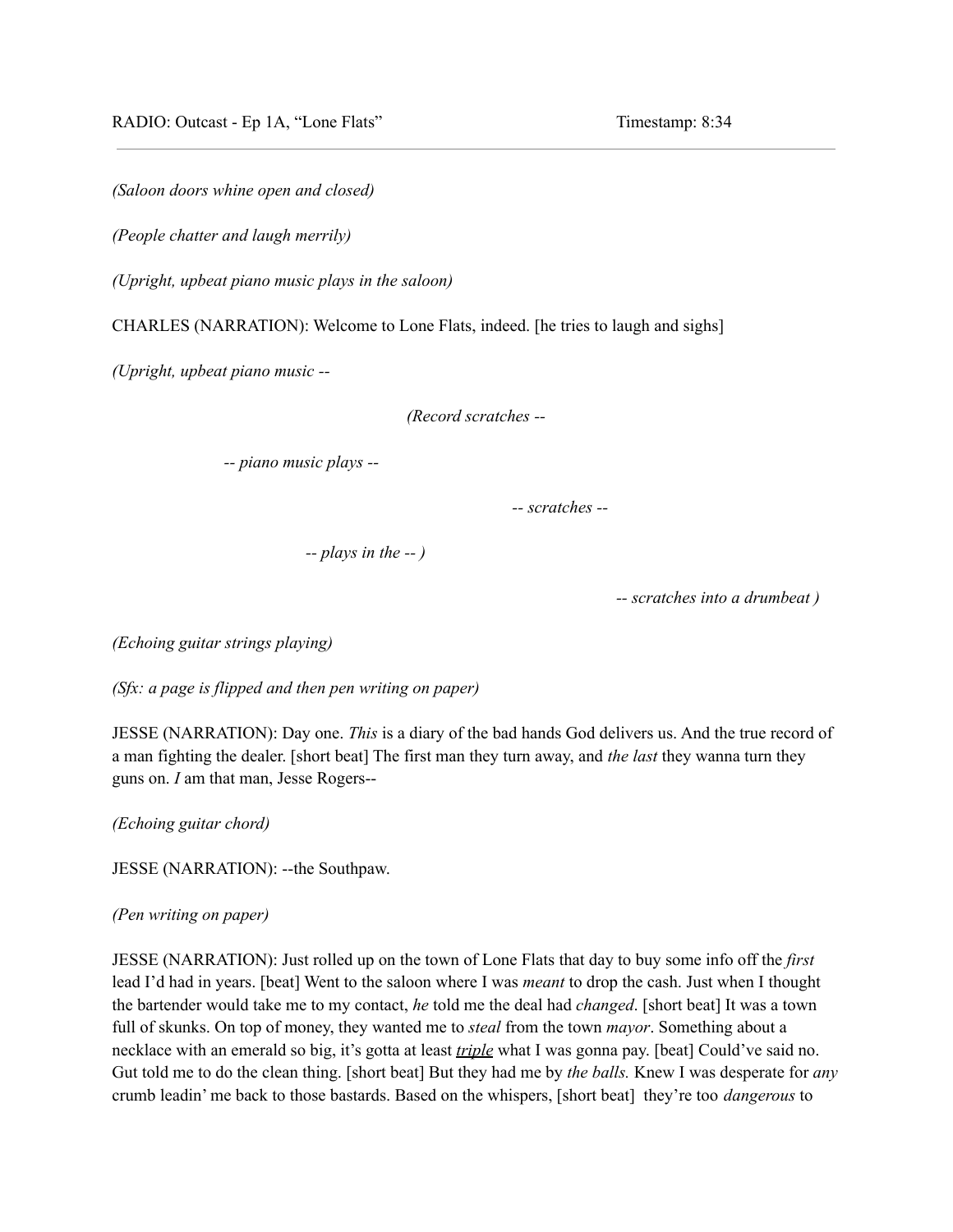RADIO: Outcast - Ep 1A, "Lone Flats" Timestamp: 10:06

sell out cheap.

*(People chatter and laugh merrily)*

*(Upright, upbeat piano music plays in the saloon)*

*(A glass is set down on the bar, ice rattles in glass)*

JESSE: Not half bad. Thanks. I'll be back for another soon.

BARTENDER: *(He laughs.)* I'm sure you will. [Beat.] *(He lowers his voice)* Start next door. *Ask* for Marigold.

JESSE: *(Quietly)* Got it.

*(A glass is set down on the bar)*

BARTENDER: *(In a normal speaking voice.)* See you around kid.

*(Footsteps on a creaking wooden floor)*

*(Saloon doors whine open and closed)*

*(Pen writing on paper)*

JESSE (NARRATION): Some dandy, a *banker* maybe, smiled at me as I left.

*(Echoing guitar chord)*

JESSE (NARRATION): A short man, ash-white hair that made him look *older* than his face. Fuck knows what he wanted from *me*, so I just kept movin'.

*(A page is flipped)*

*(Footsteps continue)*

*(Charles coughs in the distance)*

(Jesse's theme: a soft and melancholy tune on the guitar, an echoing melody whistled on top, church bells *ring)*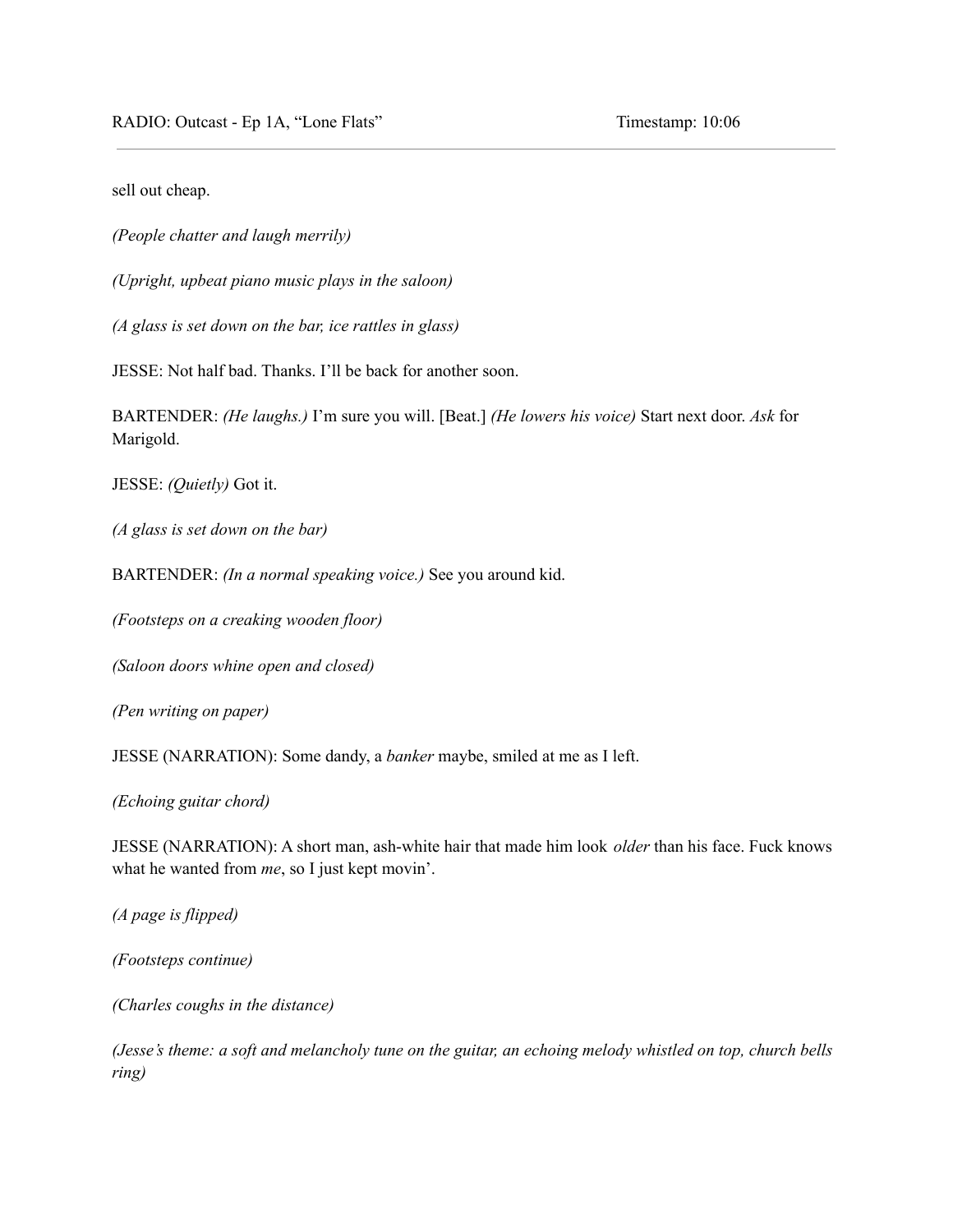*(Jesse's footsteps move along on a dirt road)*

*(Bracelets jingle together)*

*(Working women giggle)*

SWEET PROSTITUTE: Back so soon? My friend out there told me you weren't lookin' to spend?

JESSE: *(Chuckles uncomfortably)* Lookin' for Miss Marigold.

*(Bracelets jingle together)*

SWEET PROSTITUTE: Hmm. Inside.

*(Working women giggle)*

*(Jesse's footsteps move along on a dirt road)*

*(Jesse's footsteps move along wood -- the brothel's front steps maybe?)*

*(A doorknob is turned)*

*(The brothel's door creaks open)*

*(Jesse's footsteps continue along wood)*

*(The brothel's door creaks closed, it shuts behind him)*

*(Windchimes ring indoors)*

*(Jesse's footsteps continue along wood)*

*(Echoing guitar chord)*

*(Pen writing on paper)*

JESSE (NARRATION): Before Marigold's place, I'd *never* been in a whorehouse. [Short beat.] Not even for a job. The entrance stretched into a room covered in gold curtains with *star shapes* painted on. There was a flight of stairs that was covered in a long rug which led up to the private rooms. [Beat.] The curtains parted.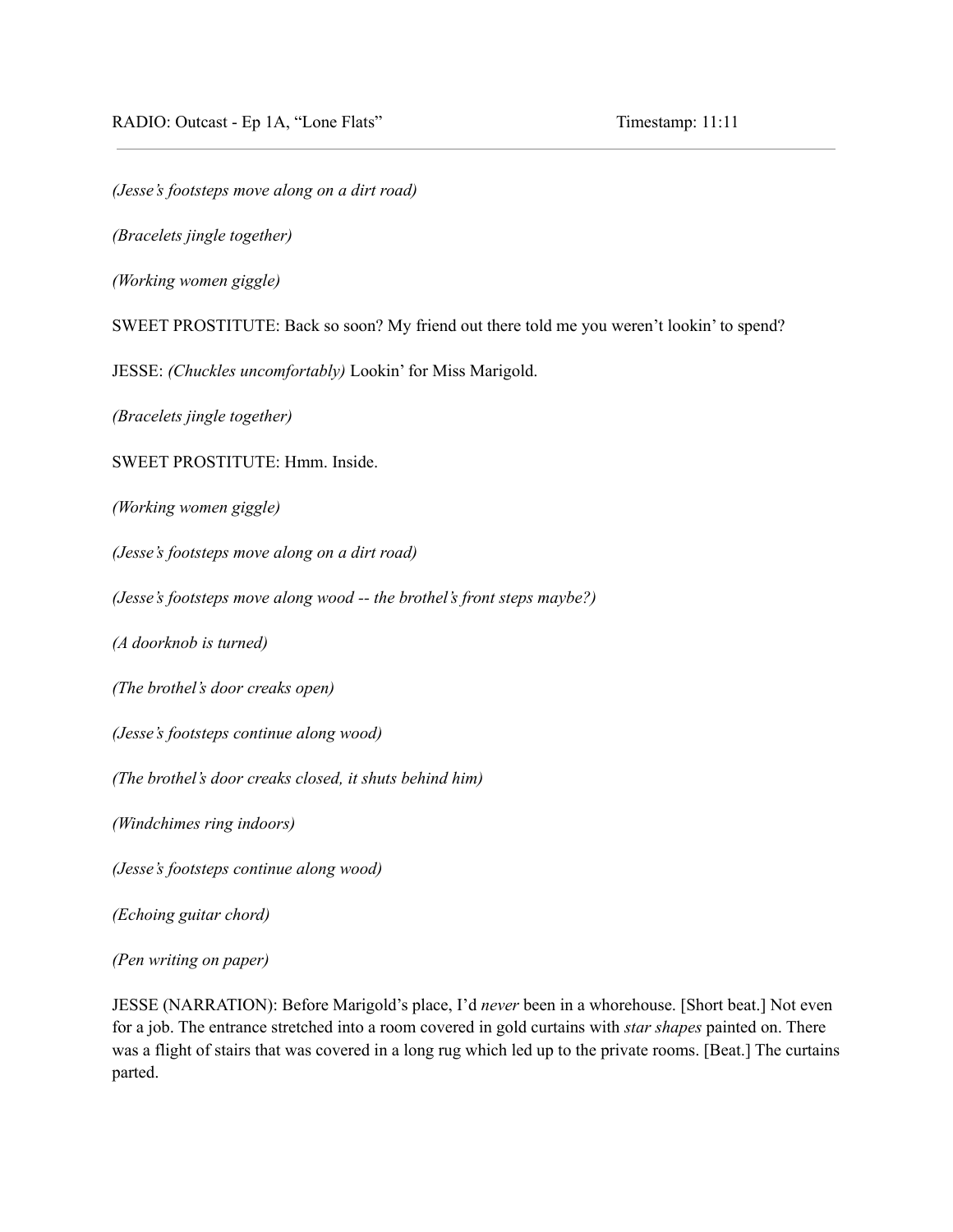*(Curtains swish open)*

JESSE (NARRATION): A *small* woman came out in a *fancy* dress. With her lips painted purple.

*(Windchimes ring)*

MISS MARIGOLD: How *can* I help you?

JESSE: Miss *Marigold*?

*(Heels move closer on hardwood floor)*

MISS MARIGOLD: Do you need something, young man?

JESSE: I ain't here to start *any* trouble.

MISS MARIGOLD: *Well then*, you may follow me to meet the girls.

JESSE: Need a way into the *(he chuckles nervously)* mayor's party tonight. Was told to come *here*. Look for a Marigold.

*(Heels on hardwood floor)*

MISS MARIGOLD: Are you a man of business, Mister…?

JESSE: *(Casually)* Could be.

*(Heels on hardwood floor)*

MISS MARIGOLD: Your name?

JESSE: Jesse.

MISS MARIGOLD: *Family name?*

*(Footsteps on hardwood floor)*

JESSE: *(lowers his voice)* Can you get me in *or not*?

*(Windchimes ring)*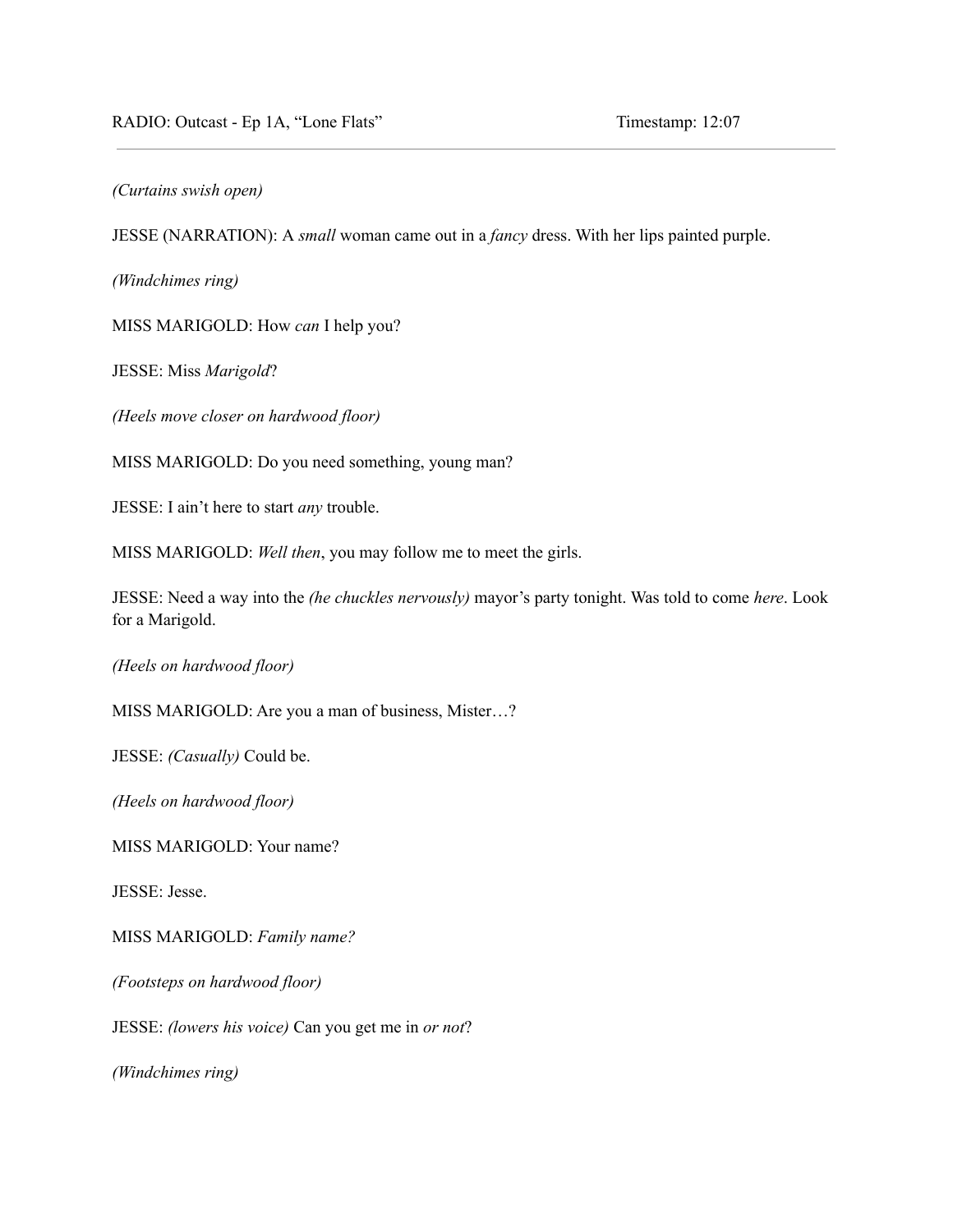MISS MARIGOLD: *(Annoyed)* Listen Mr. Jesse *No-Name*. The mayor and I *have* an agreement.

*(A spoon taps against a teacup)*

*(Tea is poured)*

MISS MARIGOLD: My girls and I are not *owned* or bothered by anyone so long as I *grease* the *wheels* of negotiation for 'im.

*(A spoon taps against a teacup)*

JESSE: *Meanin'*?

MISS MARIGOLD: Seein' how you don't seem the type to be in Lone Flats for negotiations, I'll make it *clear* for you.

*(Teacup set down on a table)*

MISS MARIGOLD: We *flatter* men's egos to the point where *(amused)* they make poor deals, [Short beat.] but great ones for the *sake* of the town. [Beat.] The *smarter* ones pay me [Short beat.] directly, so that the *mayor* is the one whose ego gets stroked to feel *he's* the one winnin' instead. In the end, *(sighs)* my house is free. [Beat.] If you've been *led* to find me *here*, I will *a-ssume* you're *smarter* than *most* rich men.

*(Miss Marigold takes a sip of tea)*

MISS MARIGOLD: You'll find me a neutral ally, though my friendship does *not* come for free.

JESSE: Anyone ever tell you, you *talk too much*?

*(Miss Marigold chuckles)*

MISS MARIGOLD: You should feel *flattered*.

*(Teacup set down on a table)*

MISS MARIGOLD: Your company has put me *so at ease* I couldn't help but tell you my [Short beat] whole [Short beat] *tale*.

JESSE: *Yeah*, I'm sure. [Beat.] How much?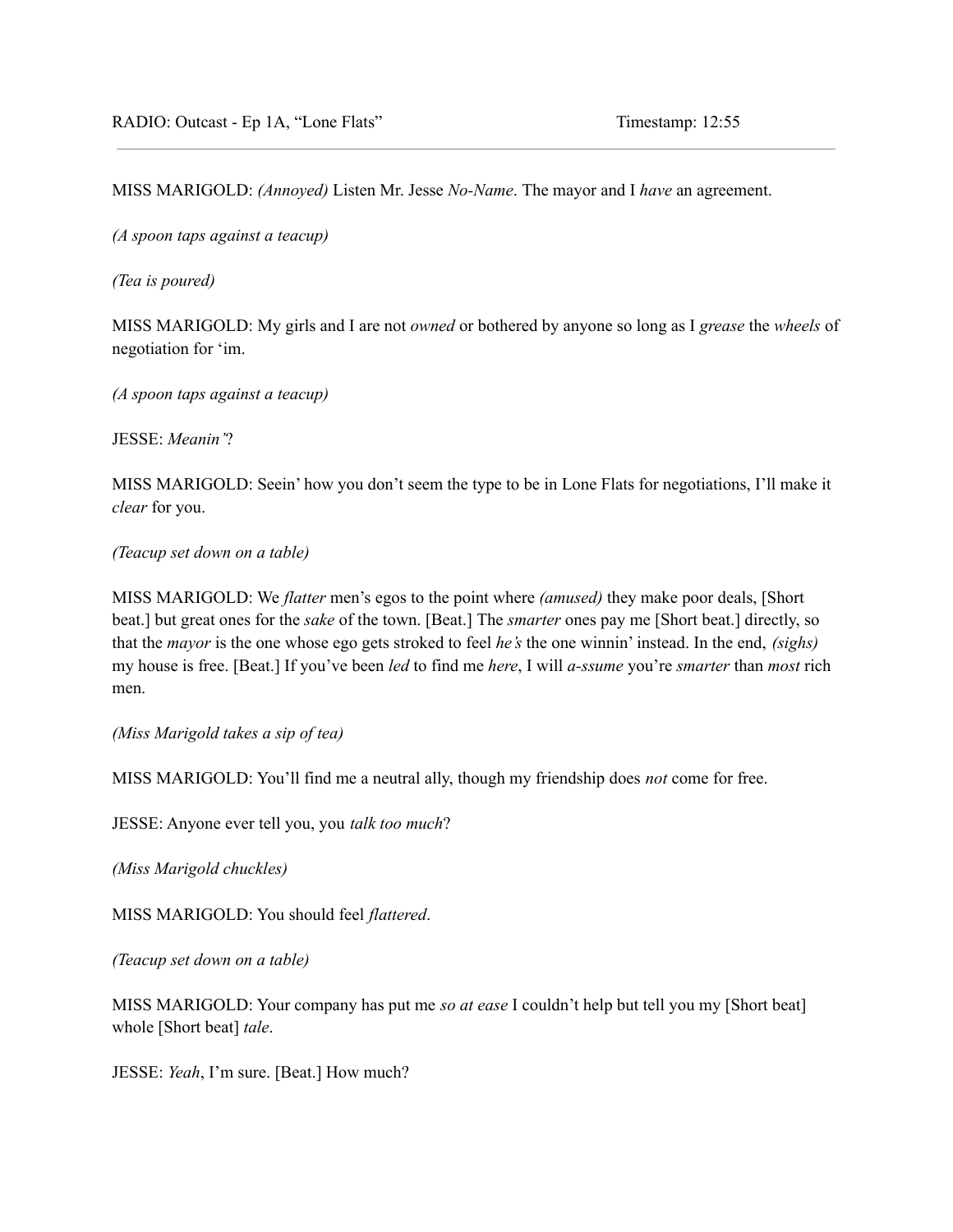RADIO: Outcast - Ep 1A, "Lone Flats" Timestamp: 14:27

MISS MARIGOLD: Twenty dollars.

JESSE: *Are you crazy?* [Beat.] What about me tells *you* I can afford *that*?

MISS MARIGOLD: As I said.

*(Heels on hardwood floor)*

MISS MARIGOLD: *That* is the fee necessary for the services you would need: --

*(Beaded curtains rustle)*

MISS MARIGOLD: -- an invitation, an escort, *and* my silence.

*(Heels on hardwood floor)*

JESSE: *Jesus.* [Beat.] *Fine*. Fine. But, I'll pay you *after*.

*(Miss Marigold laughs heartily)*

*(Heels on hardwood floor)*

MISS MARIGOLD: *Ohh,* now you've offended *me*, Mr. Jesse. [Beat.] It was a pleasure meetin' you.

JESSE: No! I can spare five *now*. I'll get you the rest after, I swear.

MISS MARIGOLD: *(Cheerfully)* Good day, Mr. Jesse.

*(Heels on hardwood floor)*

*(Curtains swish open)*

JESSE: *Goddamn! (He sighs.)* Now what?

*(Heels on hardwood floor)*

*(Suddenly, a door slams open afar)*

*(A page is flipped)*

*(Echoing guitar chord)*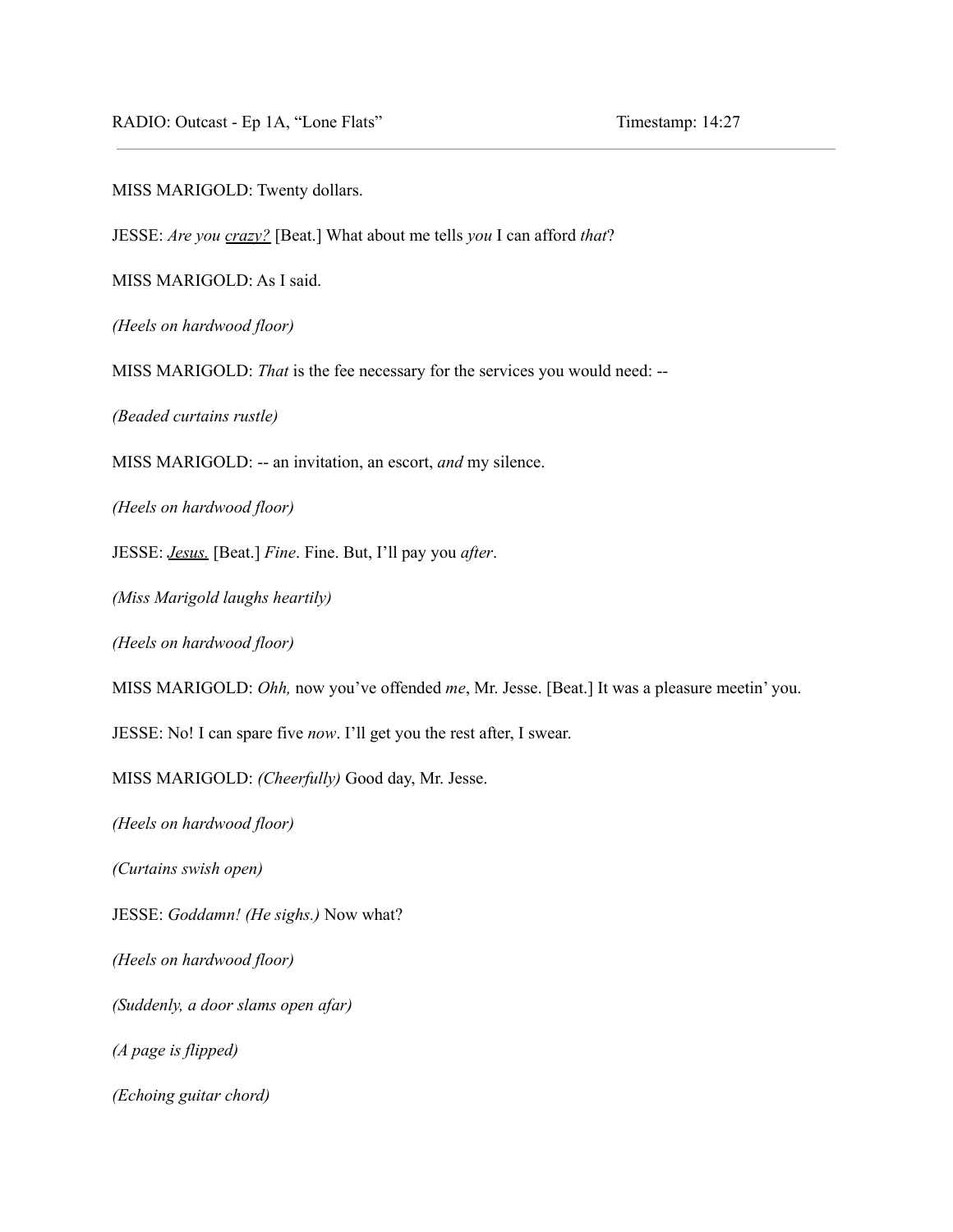RADIO: Outcast - Ep 1A, "Lone Flats" Timestamp: 15:27

*(Pen writing on paper)*

JESSE (NARRATION): Just as I was about to go, a door flew open upstairs. A woman emerged, had a *wild* look about her. She wore a yellow dress the same color as the lil' lightning bolts danglin' from her ears. [Short beat.] Should've taken my chance to leave, found *another way*. Then I wouldn't be stuck in the mess I'm in now.

*(Pen writing on paper)*

*(Echoing guitar chord --*

*(Record scratches --*

*(Echoing ethereal -*

*-- scratches --*

*-- ethereal tune -- )*

*-- scratches into a fantastical whistle)*

*(Fantastical synth whistle)*

HELIX (NARRATION): Mom? *All-mother?* [Beat.] Please. *C'mon* just answer me. [Beat.] Fine. Guess I shouldn't expect you to answer when you wouldn't even talk to me at the trial. *(she sighs)* Listen I know I never took prayer seriously, though I bet you'd say I never took anything seriously. *Shit*, I can-- *Fuck*. I mean, whoops? Probably shouldn't cuss during a prayer.

I'm sorry. Okay? You told me this would happen with Emi. That I wouldn't be able to give her what she wanted and only get myself *burned*. No matter how [Short beat.] *pretty* it is, that's what happens when you play with fire, right? But you *know* this isn't fair. I shouldn't be here, I shouldn't be lost, powerless, stuck in a place that's so quiet it's eerie and where no one wears deodorant. [Beat.] I miss the 80s. The real 80s. I thought I put the 19th century *well* behind me, but I guess Emi had other ideas.

*(Creaking floorboards)*

*(Clinking buttons)*

HELIX: *(mumbling to herself.) Ugh.* What the fuck?

*(Creaking floorboards)*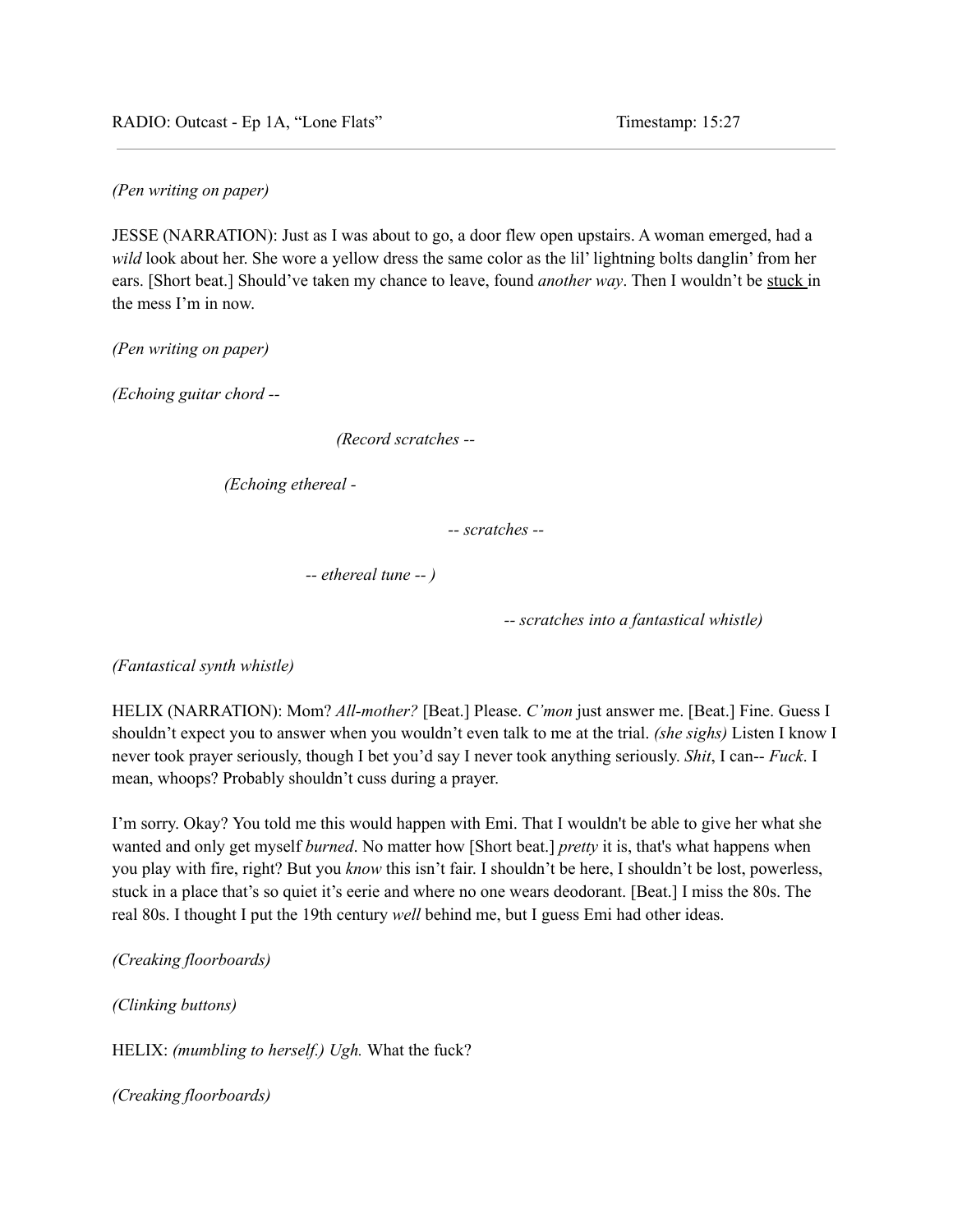*(Shuf ling fabric)*

HELIX: *Ugghhhh*!

*(Thud)*

*(Fantastical synth whistle)*

HELIX (NARRATION): She sent me back in time and threw me in a brothel. As soon as I stood up, I nearly fell back down to the ground. Something wasn't right. Someone as used to the mortal plane as me should not have felt like that. Coda felt weird too. Said they felt [Short beat.] empty.

*(A bird, Coda, flaps around and tweets up a storm)*

HELIX: *No*. This can't be happening.

*(Fantastical synth whistle)*

HELIX (NARRATION): I didn't have any of my powers anymore. I was mortal. And *(chuckles in disbelief)* in a bit of denial, I won't lie.

*(Coda flaps around)*

HELIX: But if my powers are gone, why are you still here, Coda? It doesn't make any sense.

*(Coda flaps around)*

*(Coda tweets attentively)*

*(Fantastical synth whistle)*

HELIX (NARRATION): Coda fluttered to one of the brothel windows. I followed them. Outside, the world looked and felt older. *Obviously*, I was no longer in the Bronx. I wondered if I might not even *be* in 1987 either. There was just one long dirt road with people riding on top of horses. Felt like I'd gone completely 7:30. The *weirdest thing*, though, was that outside, up on a huge bluff of land, stood a large black tower. It looked like *(she sighs)* something out of a Hitchcock film, or whatever. But, it was also sort of familiar? Why did I feel drawn to it? Maybe because, like the tower, *I* was also out of place.

Did you put it there, Mom? Is this your way of saying, I'm looking out for you? Don't say you're just sitting up there, looking down, watching me look like a total wack job.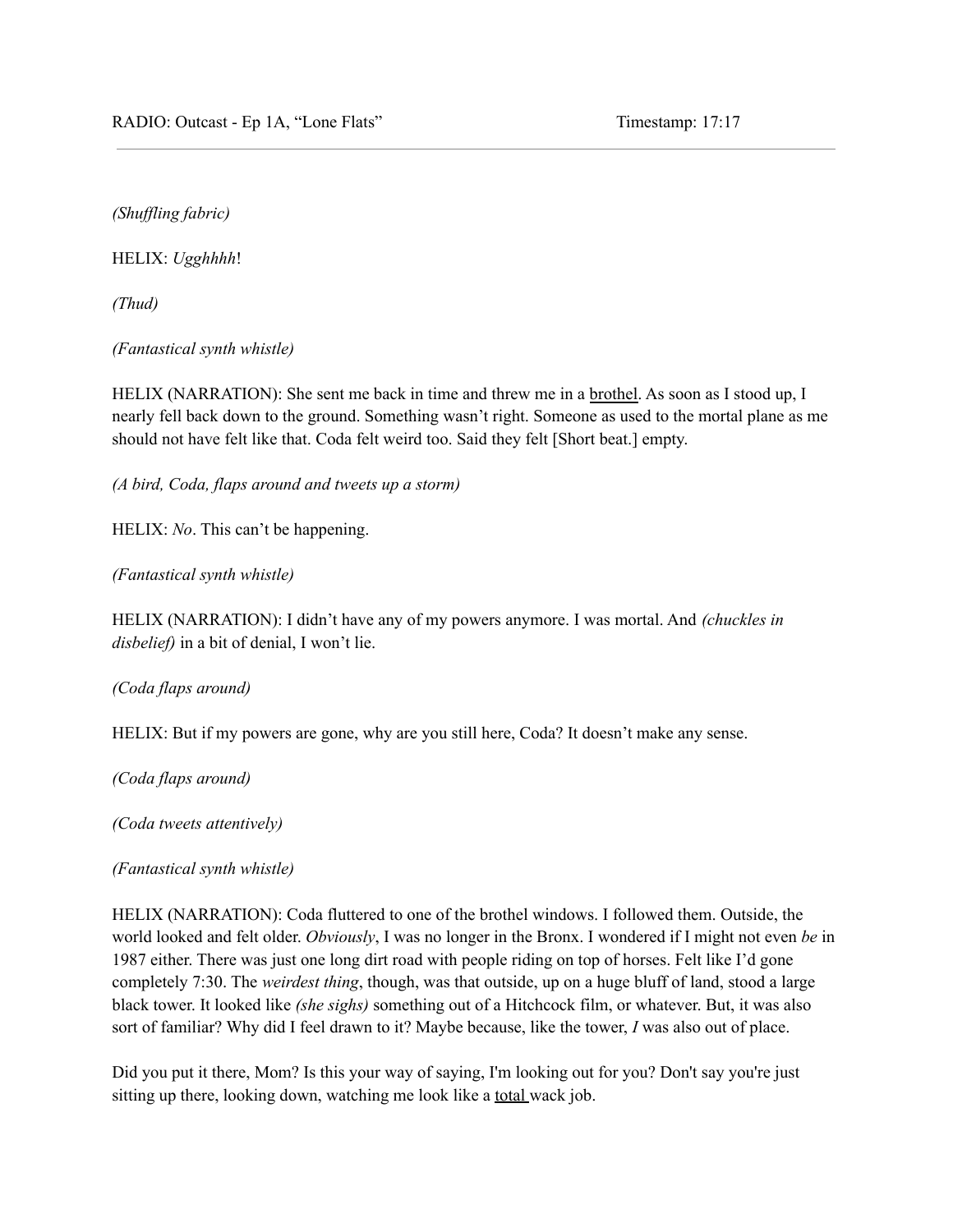# *(Coda flaps around)*

HELIX: *(To Coda.)* Don't ask me why. But do you see that tower? [Short beat.] I think [Short beat.] we need to get over there. But I can't exactly walk around in a crop top and mini skirt. Help me go through these dresses for something that'll fit, yeah?

*(Creaking floorboards)*

*(Coda tweets in agreement.)*

*(Shuf ling fabric)*

HELIX: Oh. my. *god*! That is *so* cute! [Short beat.] But *(she sighs)* no. The i-dea is to *not* stand out. You see those people walking down the street?

*(Coda tweets in acknowledgement)*

HELIX: *Hideous*. Those dresses would get you kicked out of any decent club.

*(Coda tweets in agreement)*

HELIX: Coda, find me something as *terrible* so we'll fit in. Go with something *(She considers)* canary yellow? At least it'll match my earrings.

*(Coda tweets enthusiastically)*

HELIX: *(She sighs)* It's just like Emi to drop me in a whorehouse. You know how petty she is, Coda.

*(Shuf ling fabric, buttons clinking together, floorboards creaking)*

HELIX: Like, remember how if I even *barely* looked at another God or Goddess, she'd get all damaged? *Ooh!* Found some clean undergarments. Anyways, it's *ironic*, 'cause I'm not the one who slept around.

*(Coda chirps cheerily to get Helix's attention)*

HELIX: Oh, *yes*! I love the bodice. Great choice, Coda.

*(Creaking floorboards)*

*(Coda flaps around)*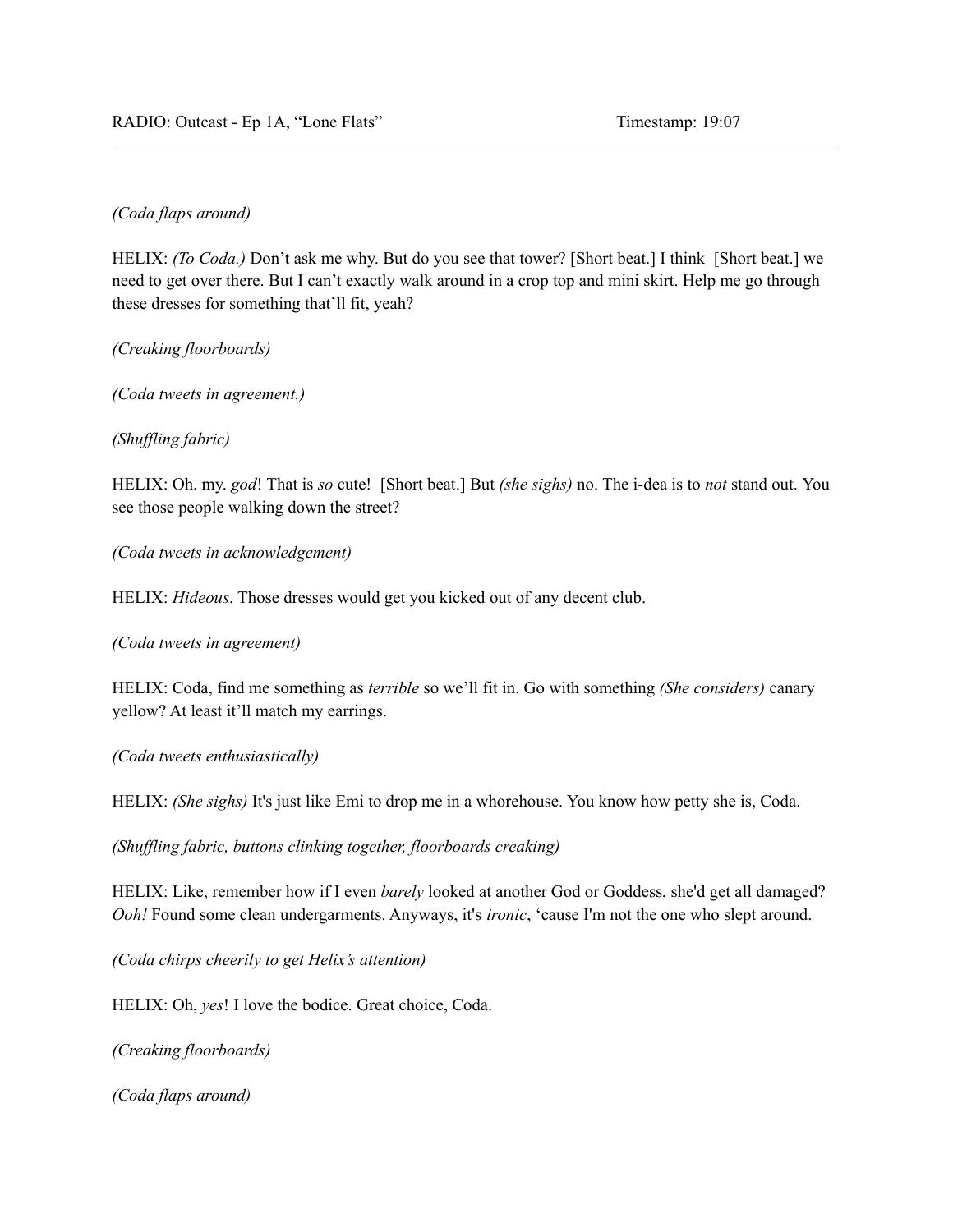### *(Shuf ling fabric)*

HELIX: *Okay.* All done! *Now* we just need some shoes.

*(Creaking floorboards)*

*(A drawer is opened)*

*(Things are shuf led around)*

HELIX: *(She sighs)* You know what? Who needs shoes?

*(Coda tweets in wholehearted agreement)*

HELIX: Let me just fix up my *hair*. [Beat.] *Aaaaaand*, there. Does that look right? I honestly can't tell if it's too modern or not.

*(Coda tweets enthusiastically)*

*(Helix's theme: 80s-style upbeat synth, dynamic drum beat, ticking clock)*

HELIX: Thanks! Now, let's get out of here.

*(Creaking floorboards)*

*(Door creaks open)*

*(Door slams open)*

*(Bare feet running down wood floor)*

*(Fantastical synth whistle)*

HELIX (NARRATION): Maybe I was a little *too* eager as I left, but I had a plan. [Beat.] *Well, I* had a destination. So I opened the door, ready to leave that brothel and the mortal plane as *soon* as I could. I saw a door outside and sprinted down the stairs, hoping no one would catch me as I left. *Lo and behold*, I immediately ran into someone. A tall man blocking my way to the door, the ivory grip of his gun sticking out from a holster.

*(Creaking floorboards)*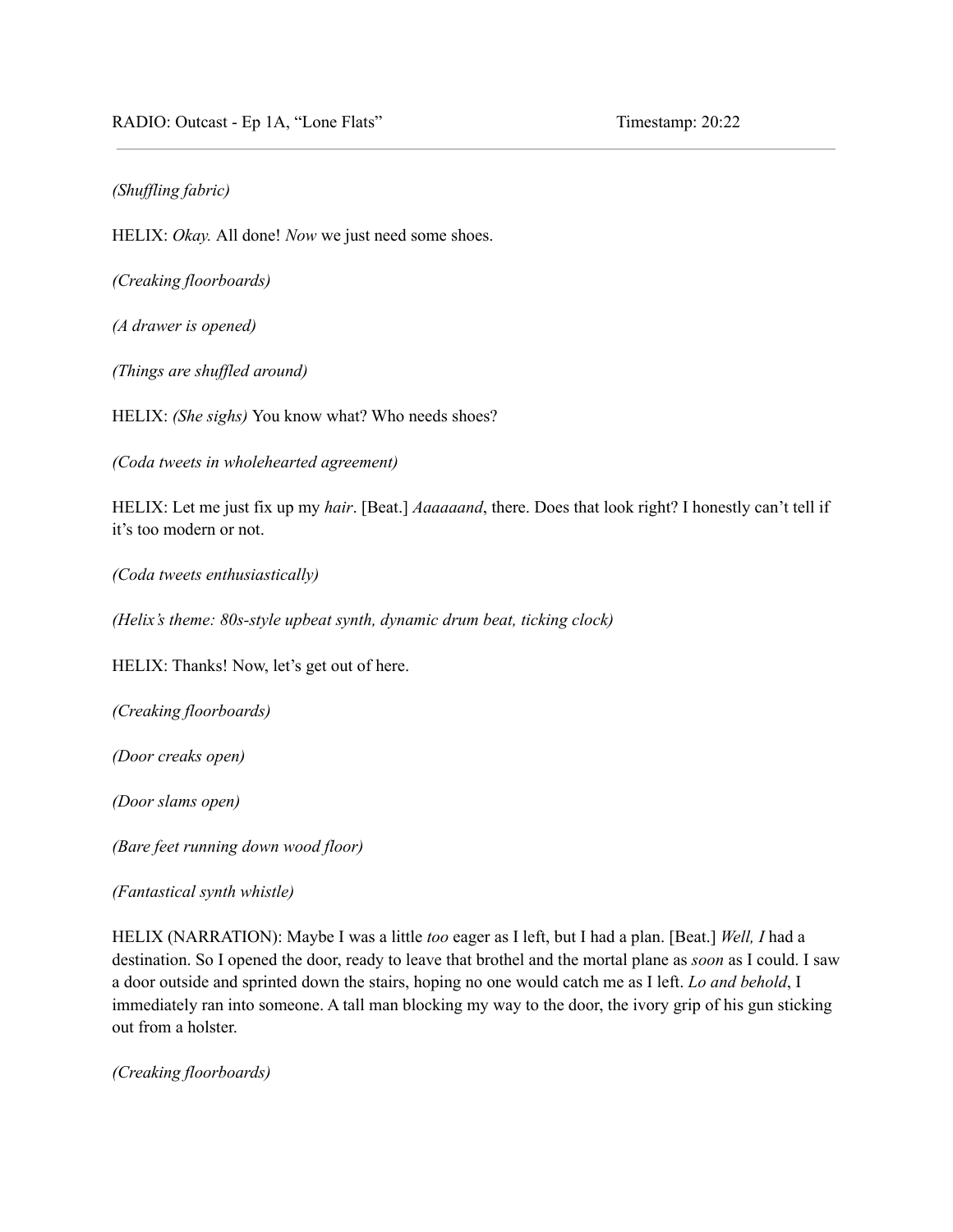*(Windchimes ring)*

HELIX: *Uhh*, hi? Are you the--

JESSE: No.

HELIX: --bouncer? *Oh!* Great.

JESSE: The *what* now?

HELIX: *Like* the guard? I*-*I mean, *obviously* you're not the guard. Aaand *I* would *know* that. Clearly. As someone who [Short beat.] works [Short beat.] here.

JESSE: *Riiight*.

*(Footsteps approach)*

JESSE: Yeah, I'm, *uh*, the bouncer. Why not.

HELIX: *Riiight*. Why not.

*(Heels on hardwood floor)*

*(Curtains swish open)*

*(Jesse shushes Helix)*

*(Fantastical synth whistle)*

HELIX (NARRATION): The cowboy pointed a finger at the ground, signalling for me to crouch down by the stairs. It wasn't like he was bossing me around. It was more like [Short beat.] it was in both of our interests [Short beat.] to hide. So I did.

*(Beaded curtains rustle)*

*(Heels on hardwood floor)*

MISS MARIGOLD: Mr. Jesse. *Standin'* there longer, like an obstinate mule, will not change my mind.

JESSE: Sorry. I [Short beat.] dropped somethin'. *(He chuckles politely)*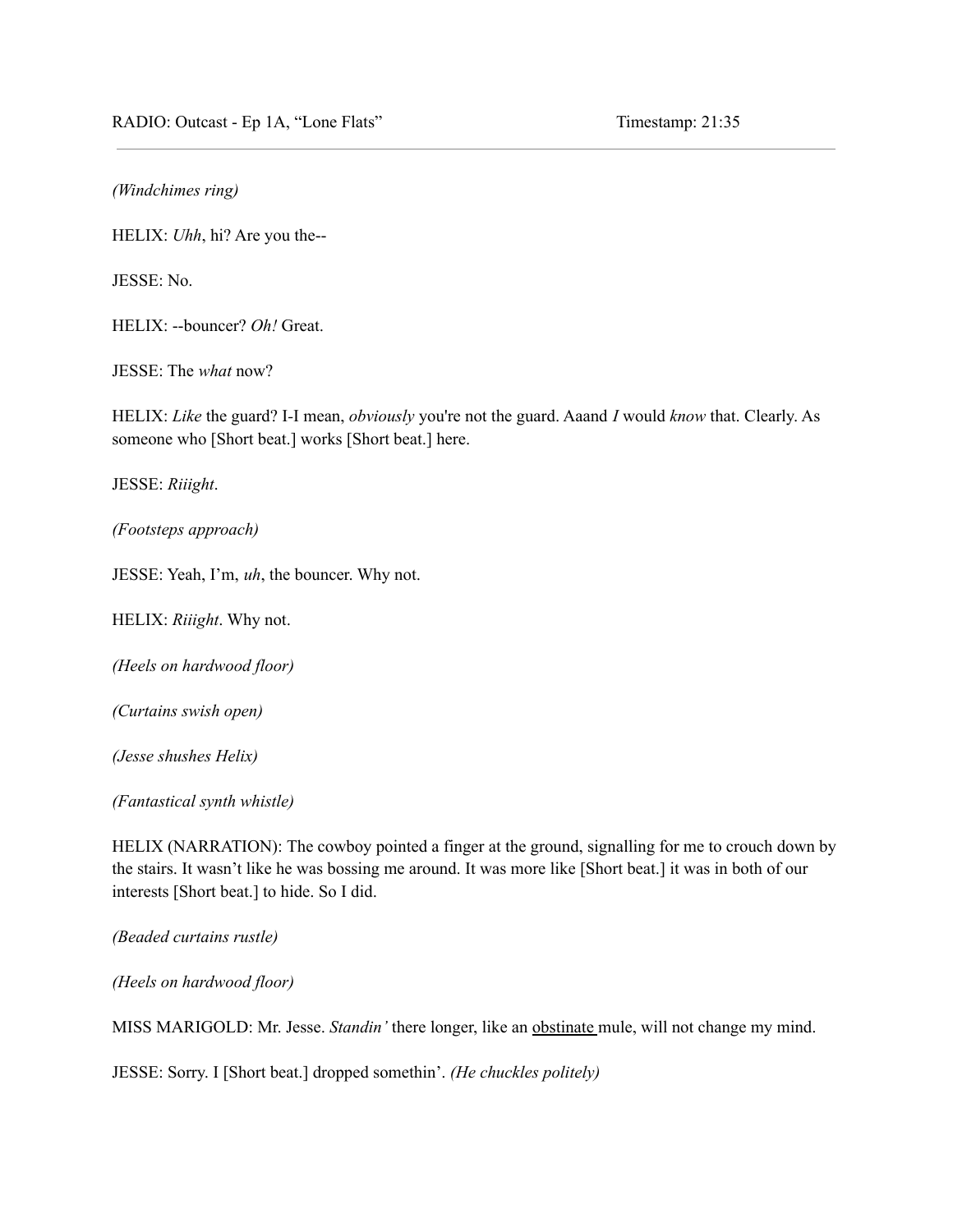RADIO: Outcast - Ep 1A, "Lone Flats" Timestamp: 22:47

*(Fantastical synth whistle)*

HELIX (NARRATION): I could tell he was thinking *really* hard about something. It's the same look *you* get, Mom, when you're figuring out how to trick me and my sisters to work together. The cowboy had a plan. And as I crouched there, *hiding* from the lady, I knew I was about to be a part of that plan.

*(Windchimes ring)*

*(Beaded curtains rustle)*

MISS MARIGOLD: *(To Jesse, impatiently) Well?*

*(Beaded curtains rustle)*

*(Footsteps on hardwood floor)*

*(Door creaks open)*

*(Door slams open)*

*(Fantastical synth whistle)*

HELIX (NARRATION): He opened the door, turned his back to her and glanced at me. It was a signal. A signal *for what*, I-I don't know. But I needed to bounce out of that brothel without *any* extra drama. And the cowboy gave me an opening.

*(We hear the voices of people outside on the street)*

*(Footsteps on hardwood floor)*

*(Door creaks closed)*

*(Door shuts closed)*

*(Windchimes ring)*

*(Heels on hardwood floor)*

*(Curtains swish open)*

*(Fantastical synth whistle)*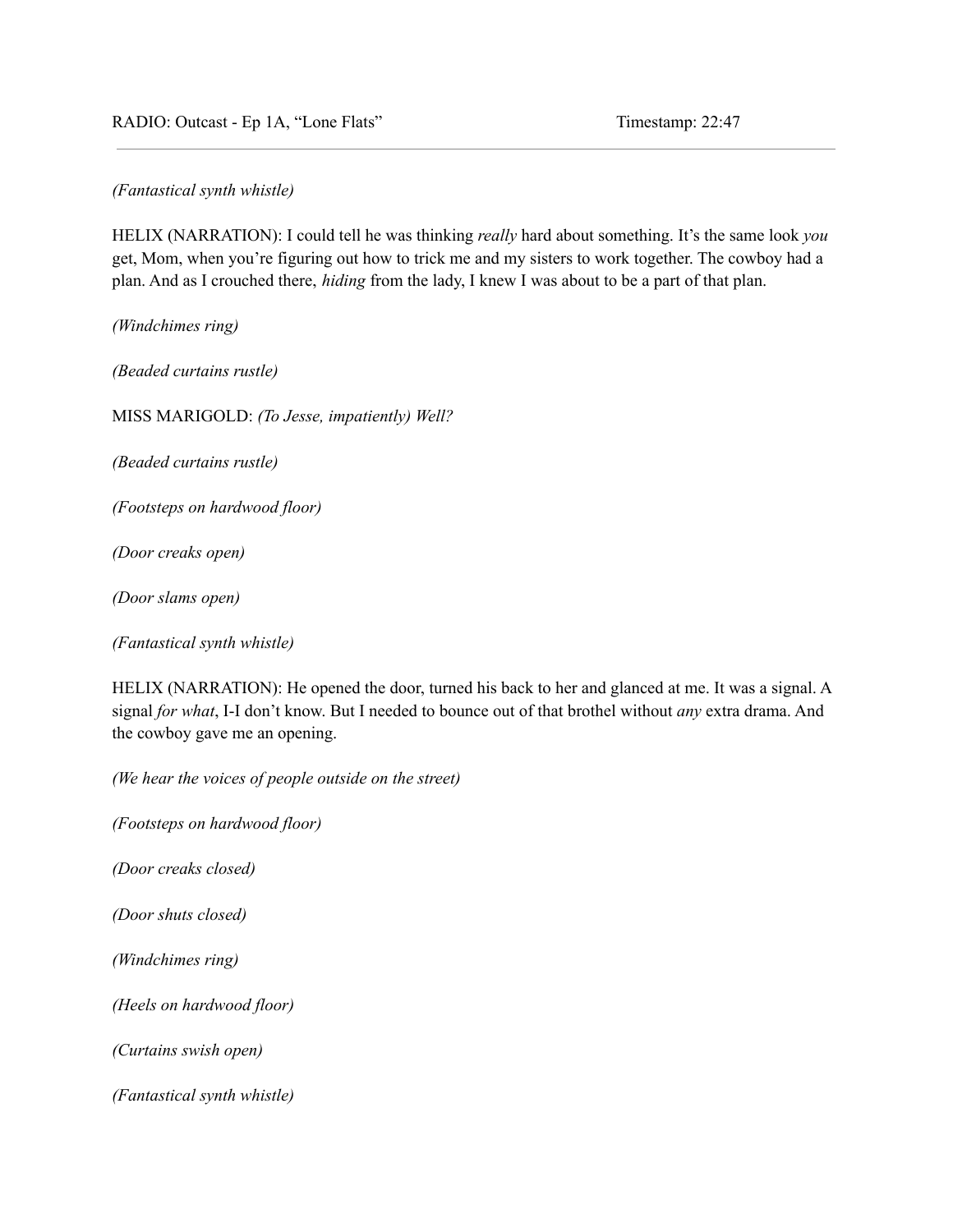HELIX (NARRATION): I waited a bit after he left. Once I was sure the woman had gone too I ran out the door.

*(Door opens and closes)*

*(Fantastical synth whistle)*

HELIX (NARRATION): As soon as I stepped out on the brothel's porch, a woman in a *fluffy* tulle dress turned to me. *(Amused)* Her eyeliner went out to her ears.

*(Bracelets jangling together)*

SWEET PROSTITUTE: Hey. Are you new?

HELIX: *(Surprised)* Me?

*(Bracelets jangling together)*

SWEET PROSTITUTE: *(Kindly)* Don't look so scared. *Yes*, I mean you.

JESSE: She's with me. [Short beat.] We're just *about to leave.*

*(We hear the voices of people passing by on the street)*

HELIX**:** *Uhhh*. What? [Short beat.] *Where*?

*(Bracelets jangling together)*

SWEET PROSTITUTE: *(Scoffs, but continues to speak gently)* Hey, cowboy. I don't care that you gave my friend a bit of change. [Short beat.] We don't let our girls leave our doors *or* our safety.

JESSE: Already spoke to *(his voice cracks a little as he chuckles nervously)* Marigold. It's all sorted. [Short beat.] She'll be my escort for the mayor's party.

HELIX: *(Mumbling to herself)* Party? *(To the Prostitute and Jesse)* Uh-uh-*Right!* The-uh-the party!

JESSE: Marigold said somethin' along the lines of *(Mimicking Marigold) men with mugs as nasty as mine* needin' the opposite company.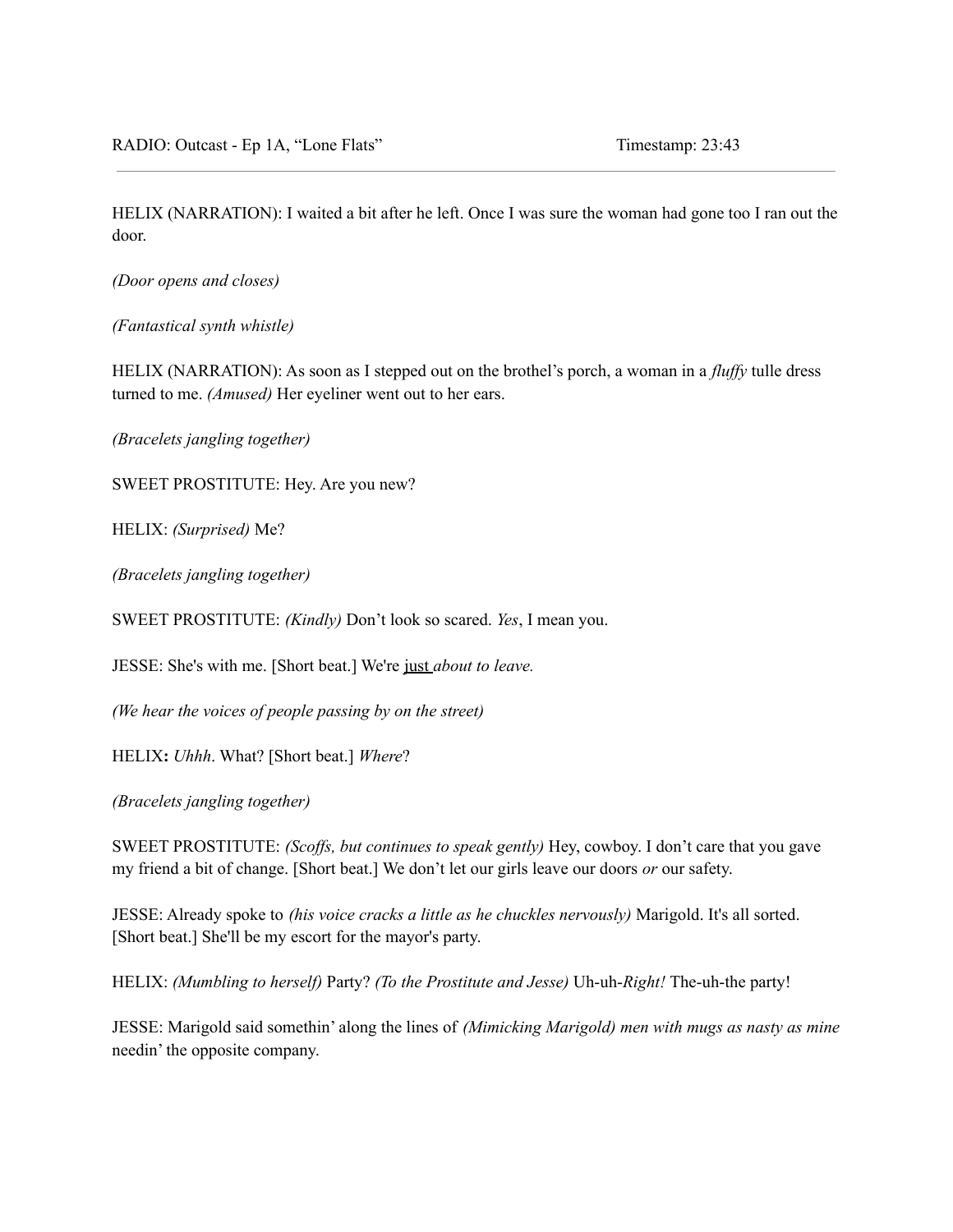SWEET PROSTITUTE: *(Cautious, though convinced)* That sounds like [Short beat.] somethin'she'd say. *(To Helix, kinder.)* I'm sure she gave you the rundown already but, no offense, you look [Short beat.] *kinda* naive. Just remember to keep your wits about you. Especially around [Short beat.] clients. Okay?

*(Fantastical synth whistle)*

HELIX (NARRATION): Her kindness [Short beat.] was a shocking jolt, after the trial. Humans are really too quick to protect strangers.

*(We hear the voices of people passing by on the street)*

HELIX: O-Okay.

JESSE: C'mon. Got a *lot* of road to cover.

*(Jesse's footsteps move along on a dirt road)*

*(Fantastical synth whistle)*

HELIX (NARRATION): Sooo, I [Short beat.] followed him. If *only* to figure out *where* I was and what was going on. At the time I had no idea that we were both headed to the same place anyway.

*(Fantastical synth whistle)*

*(Turntable slows down)*

*(Upright, upbeat piano music --*

*(Record scratches --*

*-- piano music plays --*

*-- scratches --*

*-- plays in the -- )*

*-- scratches into a drumbeat )*

*(People chatter and laugh merrily)*

*(Upright, upbeat piano music plays in the saloon)*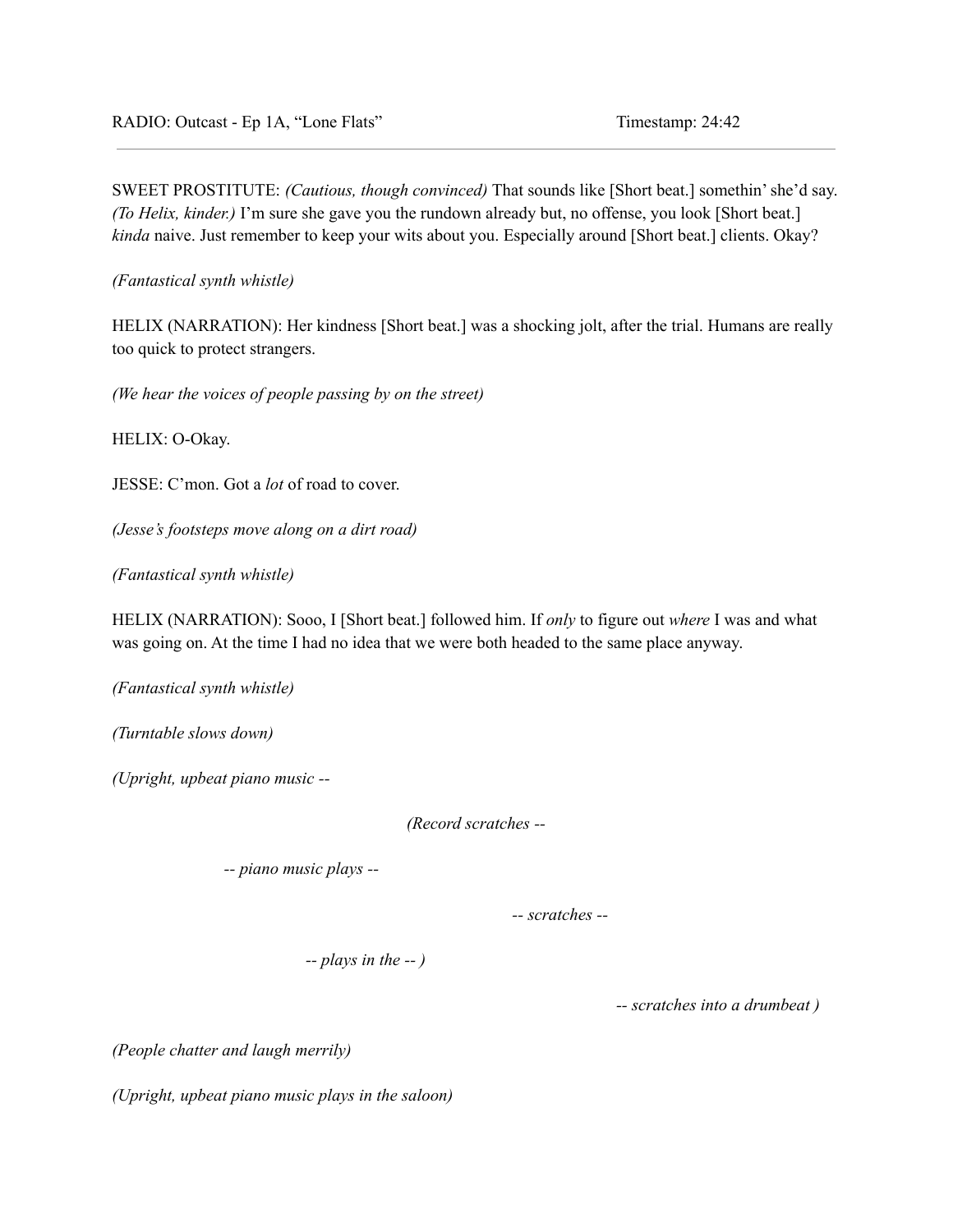CHARLES (NARRATION): A saloon [Short beat.] in the center [Short beat.] of *nowhere*. A watering hole for the untrimmed moustaches of the world. No doubt, I held more teeth in my own mouth than all those *drunken rubes* combined.

*(Footsteps on hardwood floor)*

*(A register rings)*

*(Coins jingle)*

CHARLES**:** Good sir. You are this establishment's bar-tender, *yes*?

BARTENDER: Who else do I look like … Grover Cleveland?

*(Patrons laugh)*

CHARLES: *(Laughing with them)* Very humorous, *(he chuckles)* good sir. But I can assure you, I've met President Cleveland, and his moustache was *far* better.

*(Patrons grumble in displeasure)*

*(Echoing, ethereal piano)*

CHARLES (NARRATION): It soon occured to me that I'd already drawn uncomfortable attention to myself. The rat trap's patrons had their eyes on me, or, rather, fixed upon my suit and pockets. They seemed rather … *amused*. *(Chuckles)* Some even disgusted with me. It *seemed* that my Commonwealth charms had fallen entirely flat in Lone *Flats*. *(He laughs at his own joke)*

CHARLES: *Forgive me, sir*. It's been a *terribly* long journey.

BARTENDER: Is this a *terribly* long way of askin' for a free drink?

CHARLES: Oh *(Self-conscious chuckles)* no, si-i-ir. Nothing like that. *(He sighs)* Although, I do have an inquiry. And I'd never say *no*, to a free drink. *(Refocusing)* Uh-! An inquiry about a *strange* woman. A woman [Short beat.] *"not of this time?"* Perhaps she [Short beat.] passed through this fine saloon? *Hmm*?

BARTENDER: Son. if you're askin' about the *whorehouse*, go out and turn —

*(Patrons chuckle suggestively)*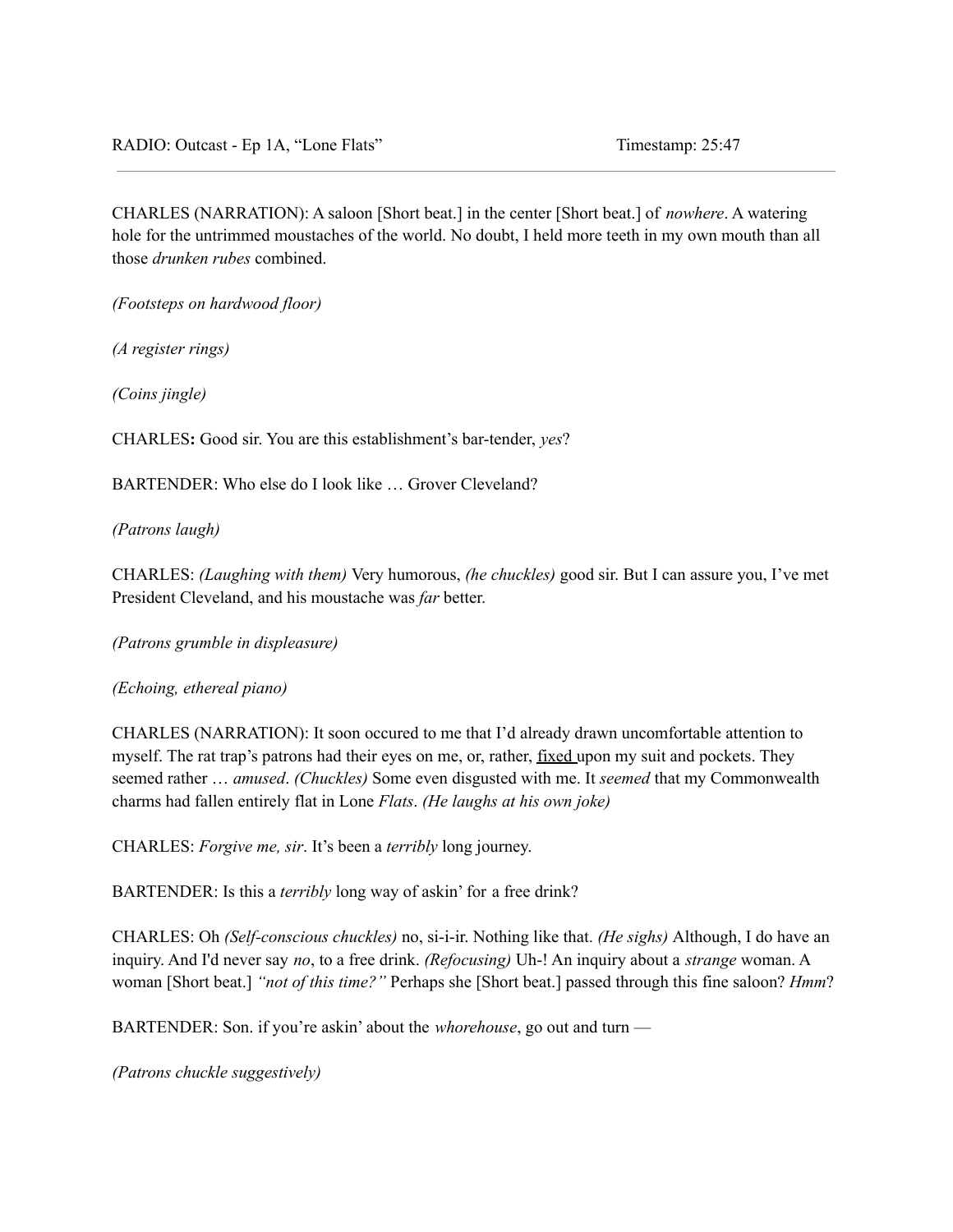CHARLES: *Goodness,* no. *(Chuckles) Don't* misunderstand me. I'm not in search of a — well, I suppose she *could*, but — *(Dropping the charade, considering)* Well, it just doesn't seem —

BARTENDER: *(Interrupting)* Li-*Listen*, son. You're disturbin' the regulars. You can either *stop* speaking in codes, or go on and sort yourself *outside*.

*(Echoing, ethereal piano)*

CHARLES (NARRATION): Now, I had seen my rank degraded once too often. Nearly shot by a blood-thirsty Texan. Utterly dismissed by the *post-verbial carriage driver.* And *now* belittled by a *lowly* [Short beat.] *Western* [Short beat.] *rube*. Think me not *prideful*, however. This was merely part of the role. *(He chuckles)* Now*, what* would Charles Osgood say?

*(People chatter and laugh merrily)*

*(Upright, upbeat piano music plays in the saloon)*

CHARLES: *Codes?* I'm speaking in *educated* English, Mr. *Bar-tender*. I'm speaking each *word* as they are properly *writ*. Don't you understand? *Writ.*

*(Charles slams his hand on the counter)*

*(Glasses rattle)*

CHARLES: *Writ! (Fully mocking)* Have you ever *sat* and *read* a *book?* With *words*? Have *any* of you in this wretched place?

*(Echoing, ethereal piano)*

CHARLES (NARRATION): Now a true shapeshifter dedicates himself at all costs. It is the only way to make a living from it. Even if you might make a *dying* from it. Anything less, and you're nothing but a *thespian*.

*(Long inhale...then exhale on a cigar)*

CHARLES (NARRATION): It seemed that my saloon outburst had set off the wrong bells. Or perhaps the right ones. *Whichever*, the bartender and his *lazy-legged loons* started reaching for their holsters. The-They *had* that particular look in their eyes. The-The same look that Mr. Matthews, the *true* Roy Matthews, that mustachioed ogre, had given me in Virginia. And my estimations told me, *this* is the killing gaze. But it did seem the admonishments were going to *(Chuckles abashedly)* continue pouring from my mouth, without regard and with no clear reckoning.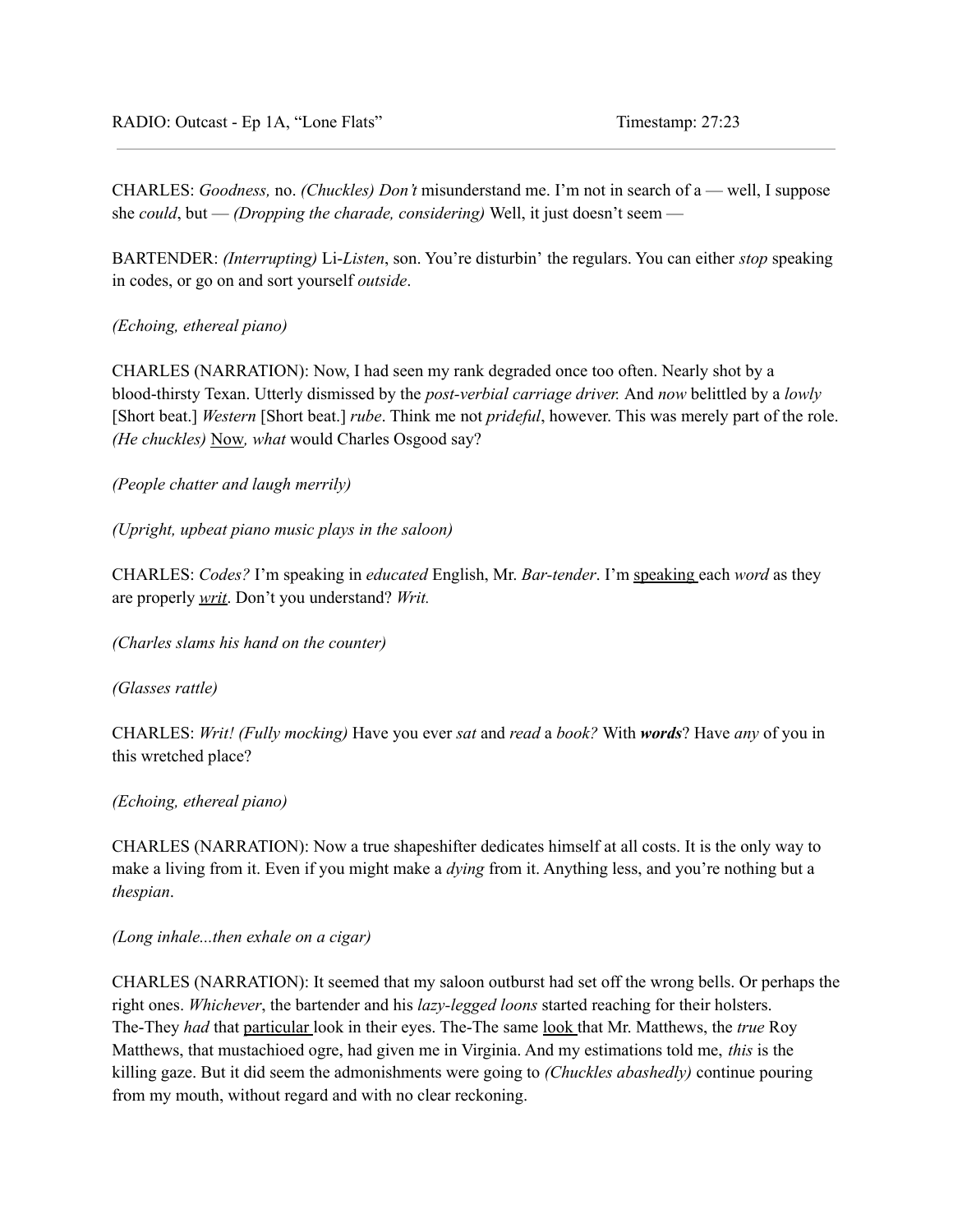*(Charles coughs, coughs, coughs)*

*(He laughs and coughs)*

*(He choughs)*

*(He composes himself)*

CHARLES (NARRATION): Ehhh, one might call it a *death wish*. I am, quite literally, on a mission for Death herself. Fulfilling her wishes. *(He chuckles)* Would she allow me to ruin myself so simply? *(He chuckles arrogantly)* I doubt it. I *could* say [Short beat.] whatever I pleased, and absolutely no harm would come.

*(People chatter and laugh merrily)*

*(Upright, upbeat piano music plays in the saloon)*

CHARLES: Have any of you in this wretched place ever read a book that didn't have *little pretty pictures* in it?

*(Patrons grumble in anger)*

*(A shotgun is cocked)*

BARTENDER: I *told* you. Take yourself [Short beat] *out -* [Short beat] *SIDE!*

*(A bullet fire)*

*(Metallic ping)*

*(Men exclaim)*

*(Echoing, ethereal piano)*

CHARLES (NARRATION): No doubt, he could've struck me had he aspired to. I-I spent a whole childhood in the West and the years after at the *Faro table*. I know these sorts of men. They *knew* the difference between a *paralyzing* shot, and one that kills. *But* death was on my side, now. *Instead*, he struck the corner of the Sonny Machine.

*(Mechanical whirring)*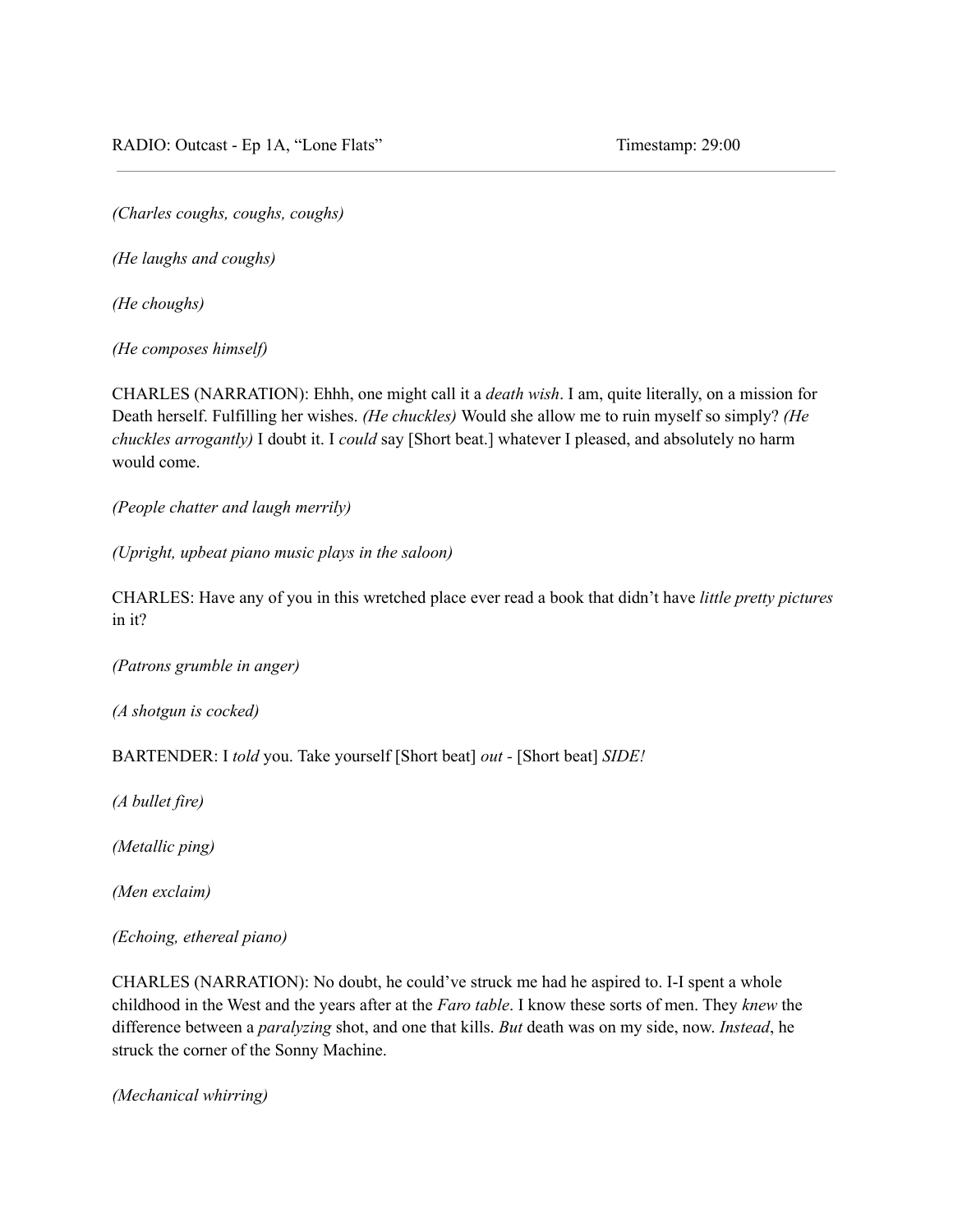*(Men grumble confused)*

*(Angry computer sounds, like dial-up, or a radio tuning)*

*(Cassette tape warbles)*

*(Tape winds down)*

SONNY MACHINE: *(A man's voice)* You are listening to --

*(Patrons gasp loudly)*

*(Tinny, through the speakers, a bell rings)*

SONNY MACHINE: *(Echoing female voice)* We are going back. Way back, [Static, the station changes] *(Ronald Reagan)* That's like trying to pull a game out of the fourth quarter by punting -- [Static, the station fades into] *(A male announcer) All the way from the sixties, seventies, eighties--eighties--eighties--* [Static, the station changes] *(Old, vaudeville performer)* What are you doing here *stranger*? [Station changes] *(Calm male talk show host)* Typically, in a city like New York -

*(Click!)*

SONNY MACHINE: *(Calm male talk show host continues, this time clearer)* - one can hear songs in many langua--

*(The Sonny Machine beeps!)*

*(Beep! Beep!)*

SONNY MACHINE: *(Female, almost Siri-like, voice)* First tower activated.

*(The crowd of patrons gasps)*

*(Beep! Beep! Beep!)*

SONNY MACHINE: First Tower activated.

*(Beep! Beep! Beep!)*

*(Echoing, ethereal piano)*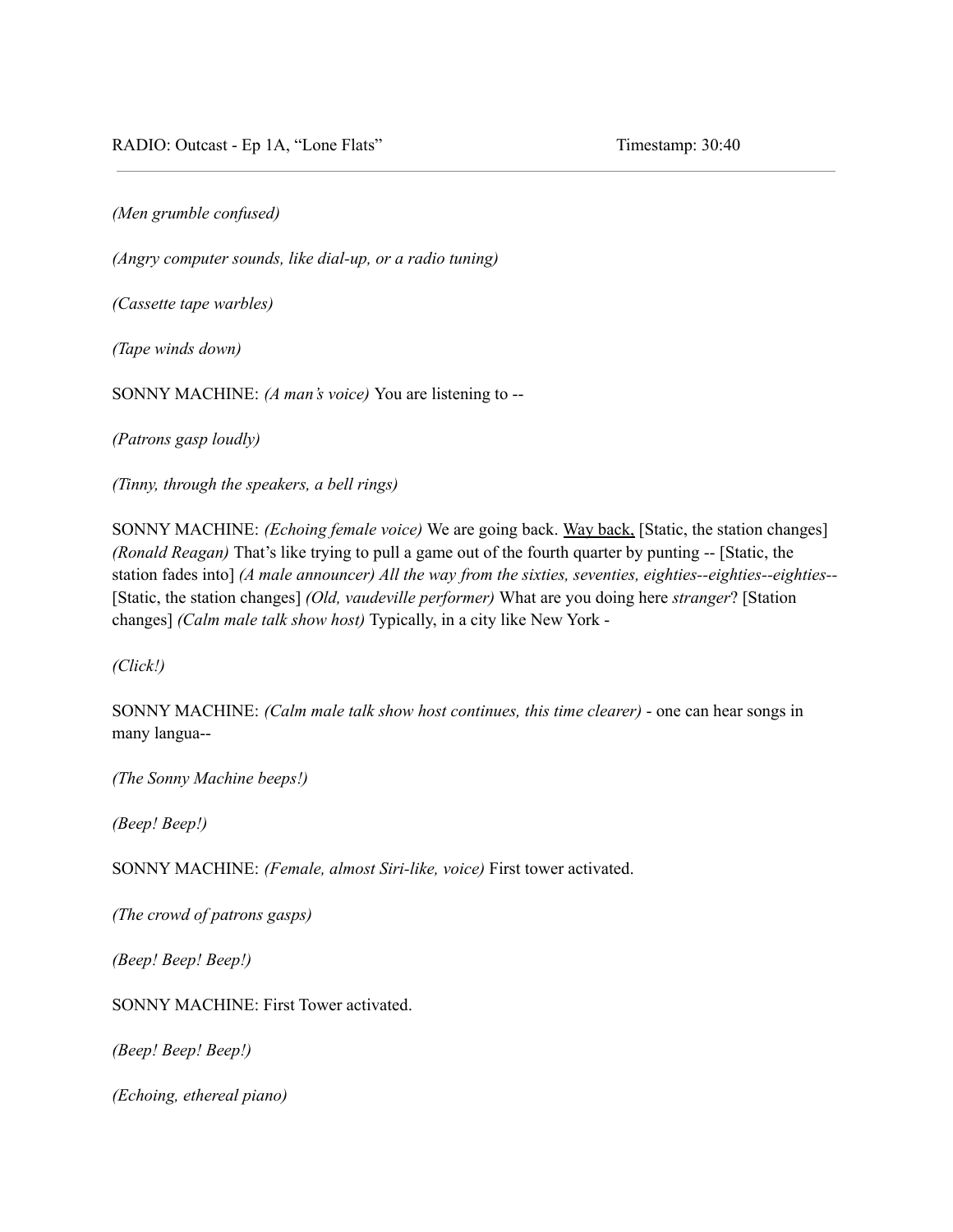CHARLES (NARRATION): The *Sonny Machin*e began to make a terrible rotating and [Short beat] *beep*-ing noise? Ugh. And the saloon patrons, if they did not want to destroy the screeching machine, they looked to *steal it* for scrap parts. I needed to escape. I *needed* to escape.

*(Beep! Beep! Beep!)*

*(Charles clears his throat)*

CHARLES: *(Anxiously)* R-Right. *Yes*. That's - um - all I needed. Farewell! Ha, ha, ha. *(He sighs)*

*(Footsteps on hardwood floor)*

*(Beep! Beep! Beep!)*

*(Footsteps on hardwood floor)*

*(Patrons grumble)*

*(Door creaks open)*

*(Beep! Beep! Beep!)*

*(The noise and chatter of people in the street)*

SONNY MACHINE: *(Female, almost Siri-like, voice)* First tower located. Anomaly…

*(Footsteps on dirt road)*

*(Beep! Beep! Beep!)*

SONNY MACHINE: ...one hundred twelve meters distant.

CHARLES: Anomaly? *Hello?*

*(Beep! Beep! Beep!)*

*(Charles taps the machine. Cling! Cling!)*

CHARLES: Sonny? *(Whispered, urgently) Anomaly?*

*(Footsteps on dirt road)*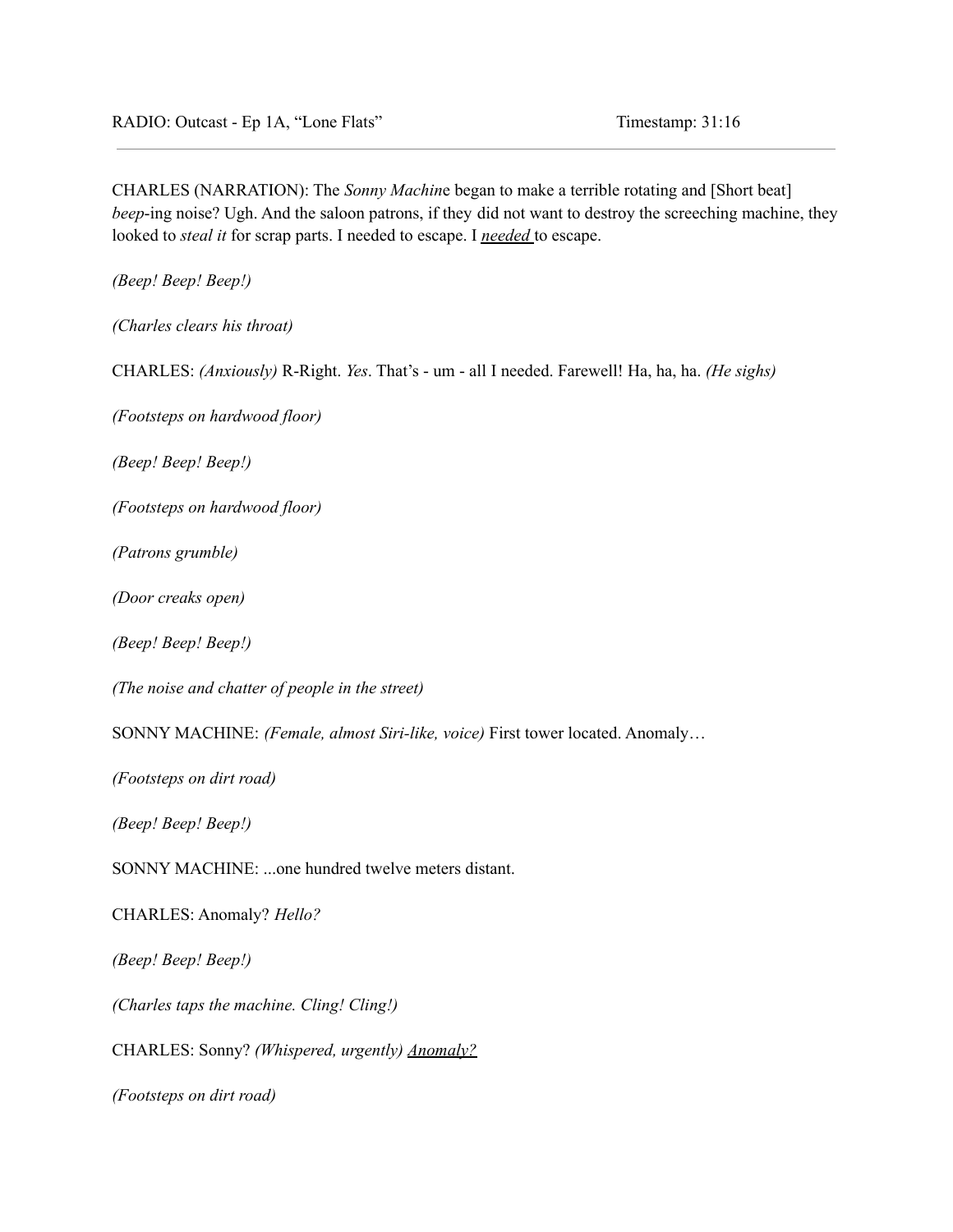*(Echoing, ethereal piano)*

CHARLES (NARRATION): It was unlike *the tube.* The machine only spoke *at* me, and I could only speak *at* it, but never in conversation. *(He sighs)* I do hope these nightly recordings are coming through. I'm only doing as Death herself instructed, speaking into it as one might a -- a *diary*.

*(He taps the mic on the Sonny Machine)*

*(He blows, blows, blows on the Sonny Machine)*

CHARLES (NARRATION): She made it a part of our infernal deal, this *bastard* machine.

*(The noise and chatter of people in the street)*

*(Footsteps on dirt road)*

*(Beep! Beep! Beep!)*

CHARLES: *(Whispered urgently) Mistress of Death*? Sonny Machine. I *need* you to quiet down, for risk of me getting shot. *Again!* Or, *(chuckles mirthlessly)* well, *again-again!*

*(Beep! Beep! Beep!)*

*(Echoing, ethereal piano)*

CHARLES (NARRATION): On that dusty road, Sonny's interminable [Beat.] *beeping* continued, and *after* every handful of minutes, it reminded me of its First Tower and *Anomaly*. I walked the Lone Flats *thoroughfare* and strode in circles, listening to its beeping speed up and down.

*(The noise and chatter of people in the street)*

*(Footsteps on dirt road)*

*(Beep! Beep! Beep!)*

SONNY MACHINE: *(Female, almost Siri-like, voice)* First tower located. [Beat. ]Anomaly … one hundred-two meters distant.

*(Footsteps on dirt road)*

*(Charles coughs)*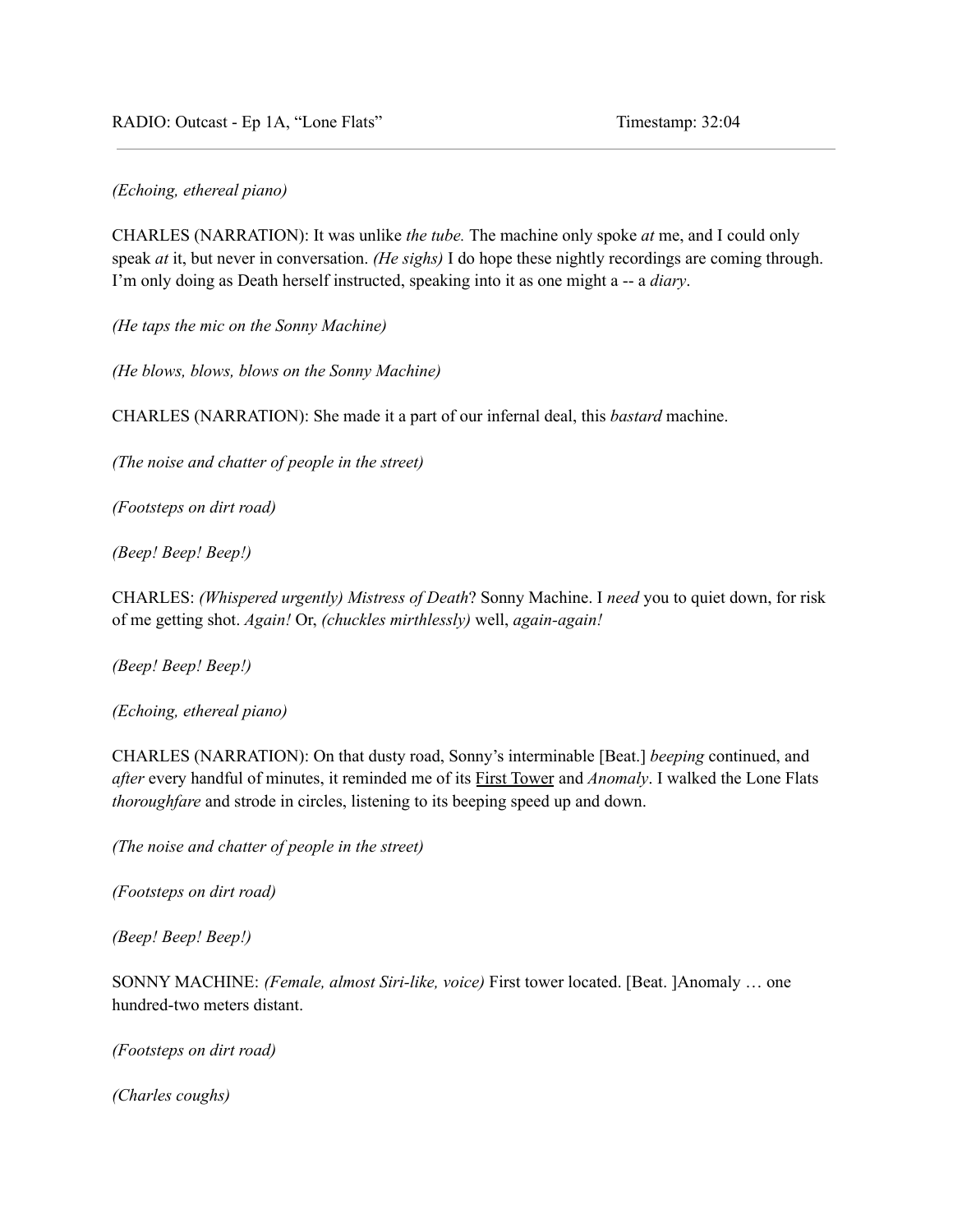RADIO: Outcast - Ep 1A, "Lone Flats" Timestamp: 33:10

# *(Beep! Beep! Beep!)*

SONNY MACHINE: First Tower located. Anomaly … one hundred--

*(Charles taps the machine. Cling! Cling! Cling!)*

*(Slightly quicker: Beep! Beep! Beep!)*

SONNY MACHINE: --thirty-five meters distant.

*(Echoing, ethereal piano)*

CHARLES (NARRATION): Was the First Tower the Anomaly? At 102 meters, the beeping seemed faster than before. Then at 135, at its slowest.

*(Beep! Beep! Beep!)*

*(The noise and chatter of people in the street)*

*(Footsteps on dirt road)*

*(Bracelets jingle together)*

*(Working women giggle)*

CHARLES: Oh! Excuse me, *madame*.

WITTY PROSTITUTE: *(Delighted) Oh*, Mr. *Banker*. *(Seductively)* You've decided to make a withdrawal?

*(Beep! Beep! Beep!)*

CHARLES: Uh- *No*, madame. I'm *not a banker*. I'm looking for a woman out of —

WITTY PROSTITUTE: *Oh*, I see now. That little device of yours? You must be one of those *land* surveyors. Looking to strike some *oil*? *(Conspiratorially)* You know, I *thought* that big tower down the way was for drawin' the oil.

*(Beep! Beep! Beep!)*

CHARLES: The tower?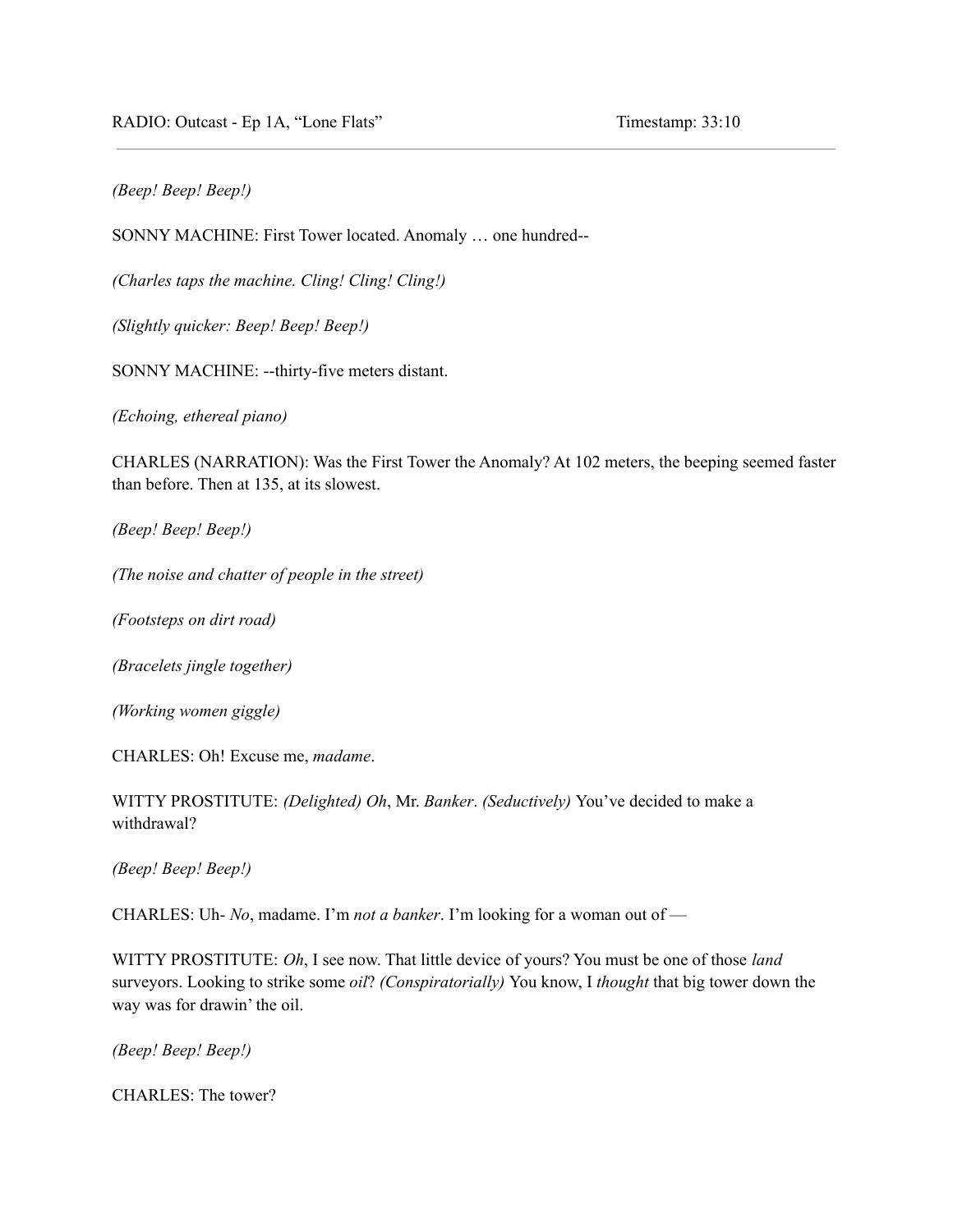RADIO: Outcast - Ep 1A, "Lone Flats" Timestamp: 34:04

*(Echoing, ethereal piano)*

CHARLES (NARRATION): I recalled the bell tower I'd seen before. What I *presumed* to be a bell tower. But does one *activate* a bell tower?

*(Beep! Beep! Beep!)*

*(The noise and chatter of people in the street)*

CHARLES: *Perfect*. Thank you, madame. *Now*, have you happened to see a, um, *woman out of time*? I'm looking for someone.

WITTY PROSTITUTE: Like I said before, darling. I *charge* for my time. I see all sorts of women *every day*.

#### *(Bracelets jingle together)*

WITTY PROSTITUTE: All of them are out of time. In one way or another. [Beat.] That's why women *charge* for their time, because we are *out of*--

*(Echoing, ethereal piano)*

CHARLES (NARRATION): I was beginning to understand the bartender's frustrations, listening to *words* spoken in *code*, and all, when from out the brothel doors emerged a most curious duet.

*(Beep! Beep! Beep!)*

*(The noise and chatter of people in the street)*

*(Doors slamming open)*

CHARLES: Wait. Sorry. Do you know *that* woman?

#### *(Echoing, ethereal piano)*

CHARLES (NARRATION): Any half-decent eye would note her hair, *unruly* and gathered by a ribbon, as *not of this time*. Less obvious, but *certainly clear* to someone with my polished skill set, was the *misfit* of her gown, the *strange, metallic earrings*, her *unshodden* feet. *(Chuckles)* The young woman's *clothes* were not *worn* with intention. As I said, the difference between a thespian and a shapeshifter is dedication. And this woman, running along after that young black cowboy I crossed earlier, she wore this for [Beat.] *survival*. Yes, the frilly yellow gown wore *her*. Quickly thrown on. This was not a character.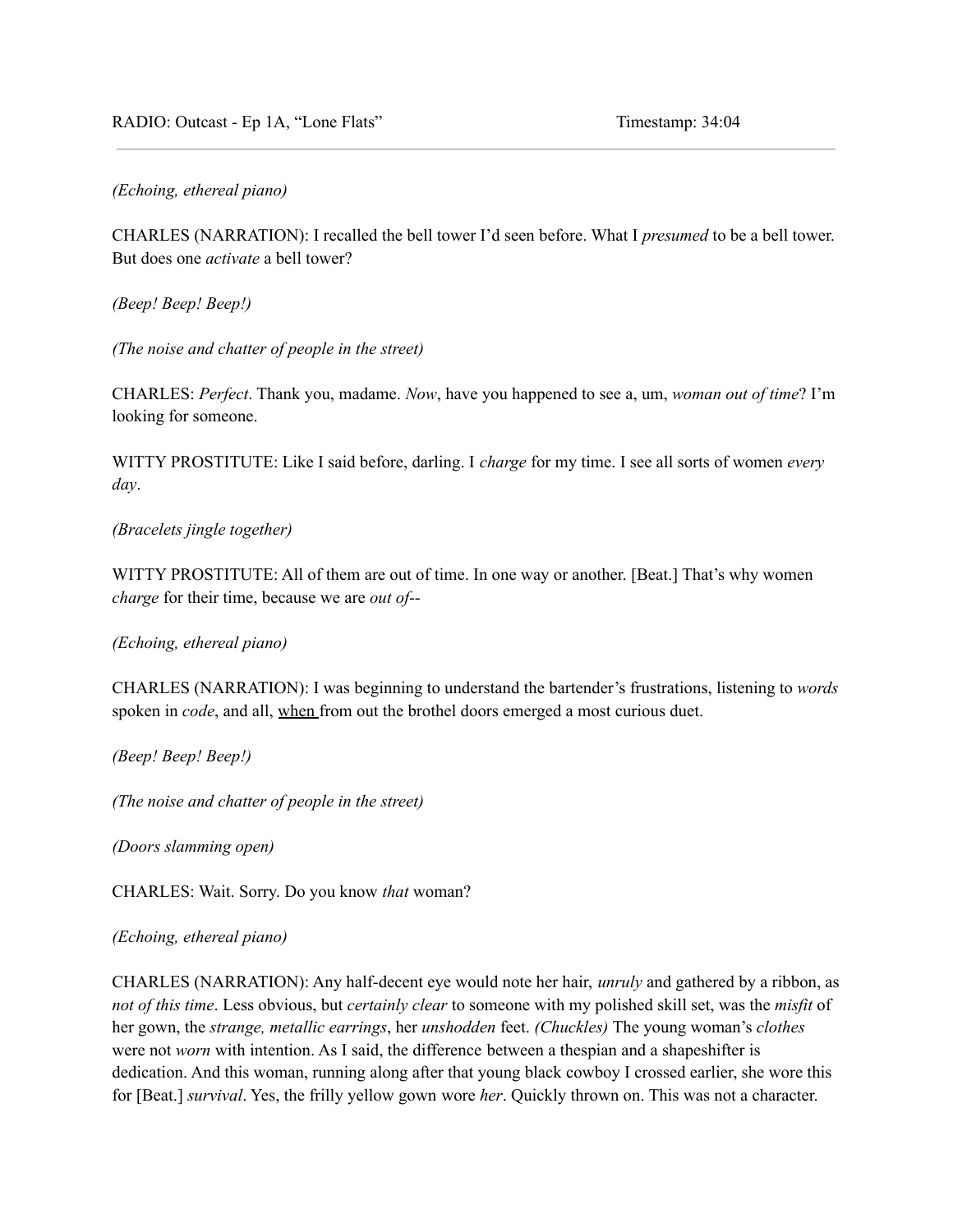### CHARLES (NARRATION): She —

*(Beep! Beep! Beep!)*

*(The noise and chatter of people in the street)*

WITTY PROSTITUTE: *(She sighs)* Which woman? I know many women.

SONNY MACHINE: *(Female, almost Siri-like, voice)* First Tower located. Anomaly located.

*(Echoing, ethereal piano)*

CHARLES (NARRATION): I had gotten what I needed from the woman on the road. I pushed past her and followed the couple from a distance, burrowing the beeping Sonny Machine beneath my coat flap, to muffle the noise. [Beat.] Their bodies became silhouettes against the orange dust of Lone Flats. And far beyond them, rising in the distance was the *black obelisk*. [Beat.] It looked the same as before, activated or not.

*(Slower: Beep! Beep! Beep!)*

*(Footsteps on dirt road)*

*(Echoing, ethereal piano)*

CHARLES (NARRATION): The beeping machine slowed down as their bodies disappeared into the layers of orange dust. *But,* I could not run closer, for risk of them hearing this *damned* machine.

*(The noise and chatter of people in the street)*

*(Footsteps on dirt road)*

*(Charles taps the machine. Cling! Cling! Cling!)*

*(Echoing, ethereal piano)*

CHARLES (NARRATION): No matter how I tried to *quiet* the machine, pressing its various colored *buttons* or punching into its belly, it seemed the bartender's bullet lodged itself into some *deep* part of Sonny that keeps it alive.

*(Footsteps on dirt road)*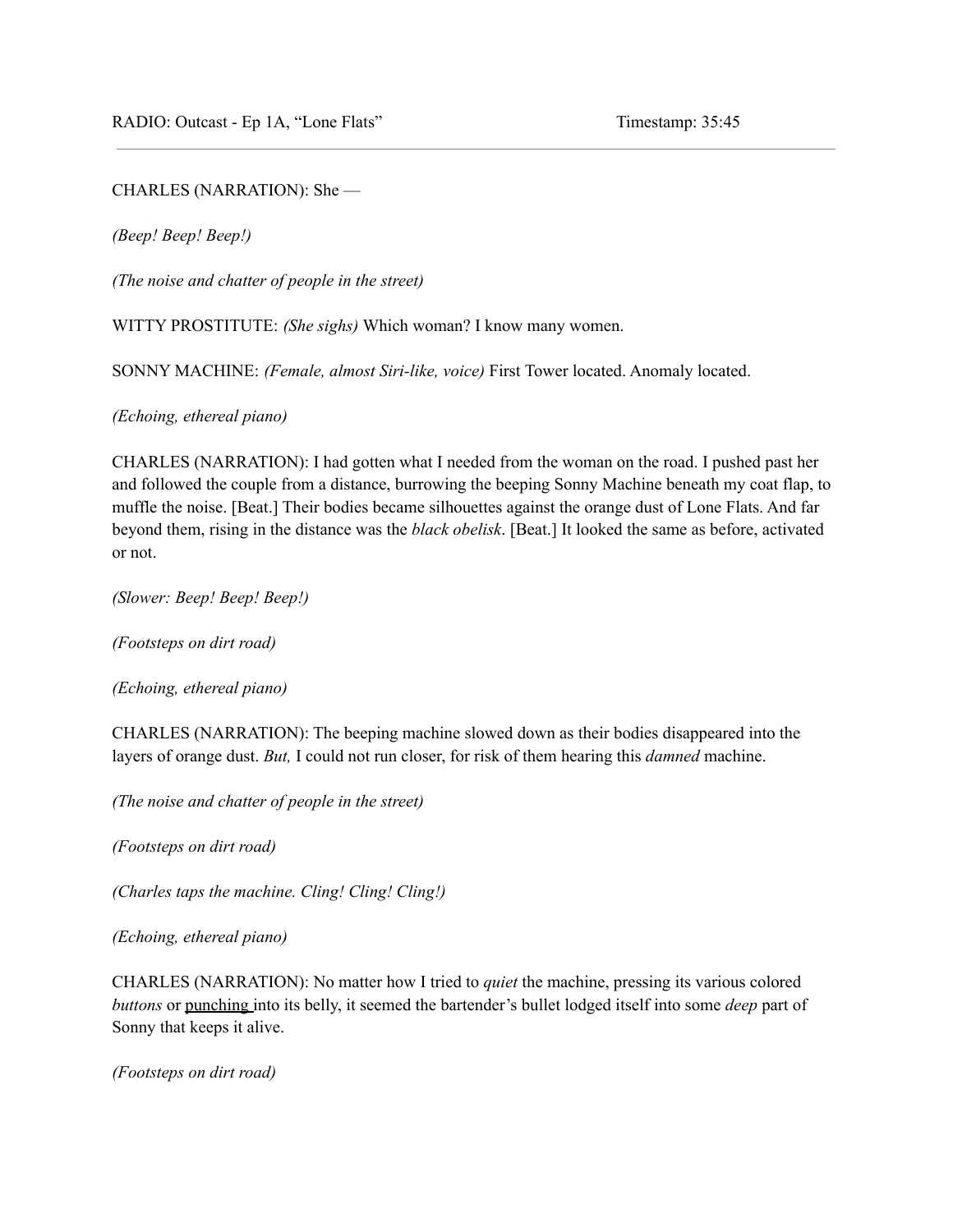### *(Beep! Beep! Beep!)*

CHARLES: *(Quietly, begging)* Sonny, I need you to *control yourself*. Are you alive, *or not*? Are you listening, Mistress?

*(Echoing, ethereal piano)*

CHARLES (NARRATION): My pleas, to no avail. I [Short beat.] chased after the shadows of the cowboy and the imposter, but they were *younger* and *faster*. They disappeared into the orange dust, presumably headed toward the mysterious tower. The most *I* could do was continue forward. *(He sighs in frustration)* What did that young man and woman have in common? Has Death given me a challenger, someone to *race* in order to save ourselves? Were he and I given the same mission? These were the questions on my mind, distracting me as I wandered forward into the ocean of orange dust, traveling into the New Mexico mist, when I walked [Short beat.] straight into the metal gate [Short beat.] of the mayor's front yard.

*(Beep! Beep! Beep!)*

*(The noise and chatter of people in the street)*

*(Footsteps on dirt road)*

*(Clang! Thud!)*

*(Beep! Beep! Beep!)*

SONNY MACHINE: Anomaly located.

*(Echoing, ethereal piano)*

CHARLES (NARRATION): After massaging the inevitable *lump* on my forehead, I spied there, on the other side of the mayor's gates, the *couple* approaching the mayoral mansion. Why visit [Short beat.] the town mayor? Who [Short beat.] *cares* for a provincial landlord?

*(Beep! Beep! Beep!)*

*(The noise and chatter of people in the street)*

*(Bee-Beep!)*

*(The noise and chatter of people in the street)*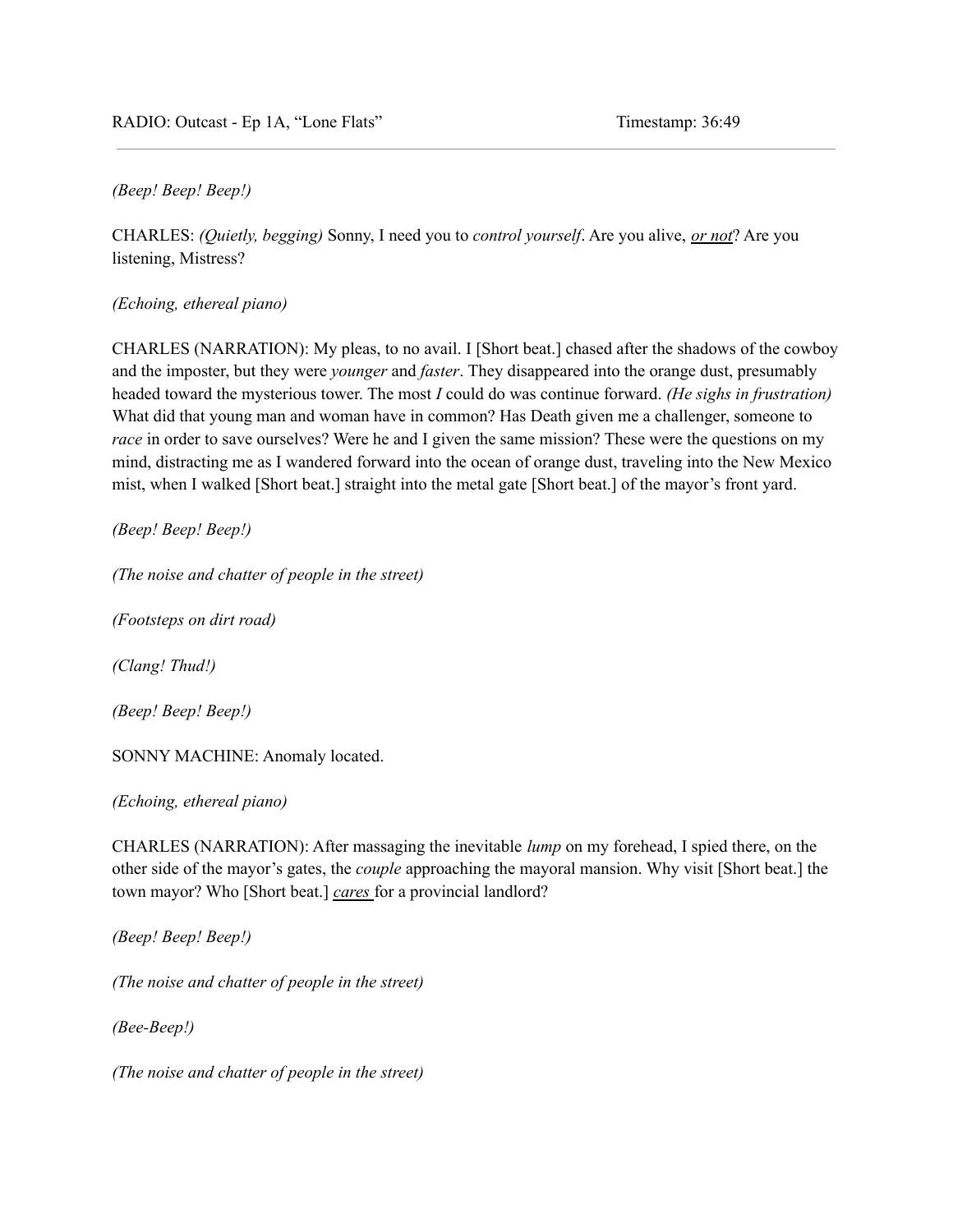*(Beep! Beep! Beep! Beep! Beep! Bee-*

*(Warble, warble)*

*- Beep! Beep! -*

*(A tune slows dow -- speeds u -- continues forwar--*

*(Scratch)*

*- continues forward)*

*(Scratching)*

*(A new energetic tune play --error-- plays --*

*(Scratching)*

*(Scratching)*

*(Scratching)*

*( -- tune plays)*

*(Echoing guitar chord)*

*(A page flips)*

*(Pen writing on paper)*

JESSE (NARRATION): *At first*, thought she was just another of Marigold's girls. Thing is, she was so cagey I know better than to buy into my first thought. But I *needed* an escort, quick. And this girl looked desperate to leave that place. Thought maybe she was a thief, tryin' to run after findin'some loot in the room upstairs. When that working girl didn't recognize her and thought she was new, I figured I was on the money. The girl all too quickly tagged along. Seemed she was looking for something, too.

*(The noise and chatter of people in the street)*

*(Footsteps on dirt road)*

HELIX: Uhhh, not to sound *unappreciative*, or whatever, but why did you help me?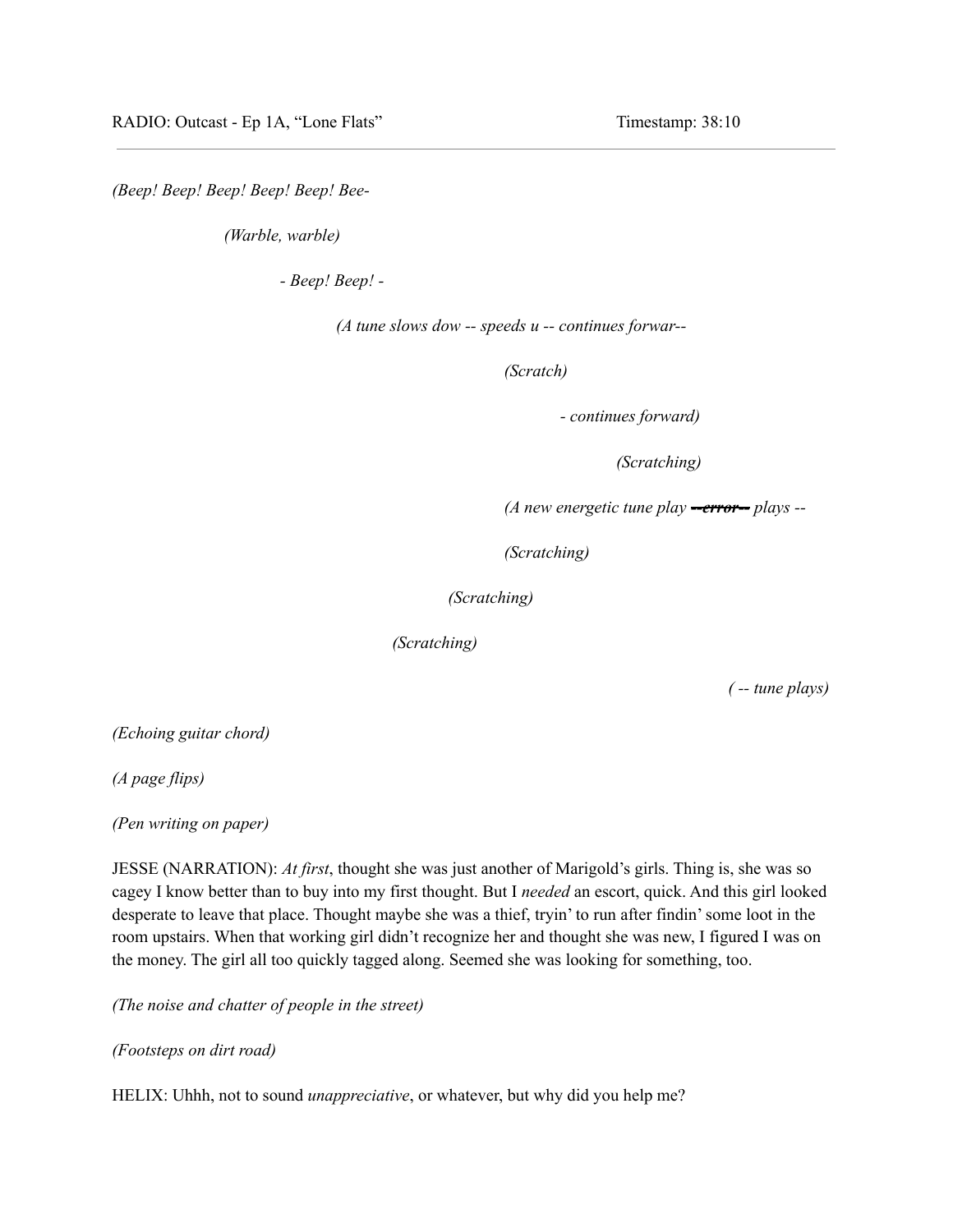JESSE: Cause *you're* helpin' *me* now.

HELIX: I am?

JESSE: Followin' me, aren't ya?

HELIX: Yeah, but [Short beat.] I could leave.

JESSE: And *I* could take you back to that brothel and tell 'em I caught you stealing from 'em. [Short beat.] Figured we'd make this *easier* for each other.

*(Footsteps on dirt road)*

HELIX: But I didn't steal? [Beat.] Well, *(she sighs) technically* I did, but it's *really* just borrowing. I think.

JESSE: Don't [Short beat.] care. Just need a pretty face from Marigold's to get me into the party.

HELIX: *(Annoyed)* I won't sleep with you.

JESSE: *(Offended)* I was'n--! *(Calmer)* No one's askin' you to. All you gotta do is act like you actually *work* for Marigold.

HELIX: *Weeell*, okay. But, I've got somewhere I gotta be.

*(Footsteps on dirt road)*

JESSE: You'll get there. *After* the party. Let's start with names. Real*, then* fake.

HELIX: Helix.

JESSE: What?

HELIX: My name? It's Helix.

JESSE: *(He laughs in disbelief)* That a joke?

HELIX: *(Surprised)* Oh-ho-*kay*. That's rude. *(Challenging)* What's your name, then? *(Putting on a over-exaggerated Southern accent)* Buck Johnson? Dan the Cowboy Man? Shooty McGee the Shooting Fantas--?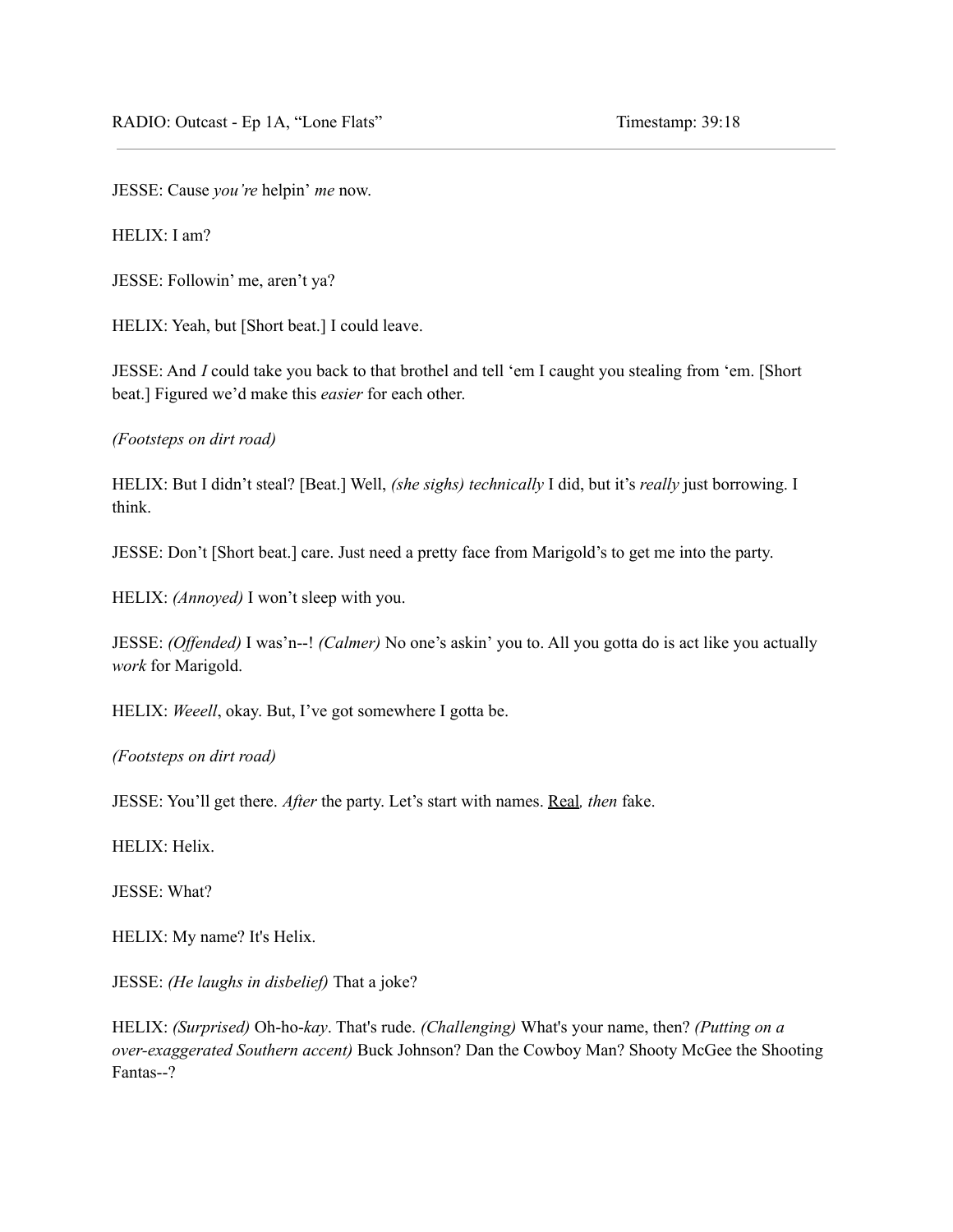JESSE: *(Angry)* It's *Jesse*. Jesse Rogers.

HELIX: *(Unimpressed)* Uh-huh. *Ex*actly.

*(Echoing guitar chord)*

*(A page flips)*

*(Pen writing on paper)*

JESSE (NARRATION): Could tell this wasn't gonna become any sorta friendship, me and her. Had the attitude of a *bad wind*. But all I needed was *her* to get me in and some time away from the party. Noticed she kept glancin' at that tower on the mesa behind the mayor's house. She was distracted when we got to the door. *Yeah*, *(light and teasing)* I could tell. [Short beat.] *That's* where she was headed. But this Helix woman would wait. Hoped to *God* she wouldn't ruin my best chance at gettin' this necklace.

*(The noise and chatter of people in the street)*

*(Footsteps on dirt road) (Knock-knock-knock!)*

*(Helix clears her throat)*

*(Knock-knock-knock!)*

*(Door creaks open)*

MAYOR ORVILLE LYNGOOD: *(Cheerfully) He-*llo! Good afternoon. Who might you be?

*(Noises from inside the party filter out: people talking, plates and cutlery clattering)*

HELIX: *(Switching into a poor accent and character, her words come out choppy and unsure.)* May-yor *Lyngood*, a pleasure. *I* am one of [Short beat.] *Miss* [Short beat.] Marigold's newest girls, [Beat.] Miss [Short beat.] Donna *(she struggles)* Summer.

*(People talking in the distance)*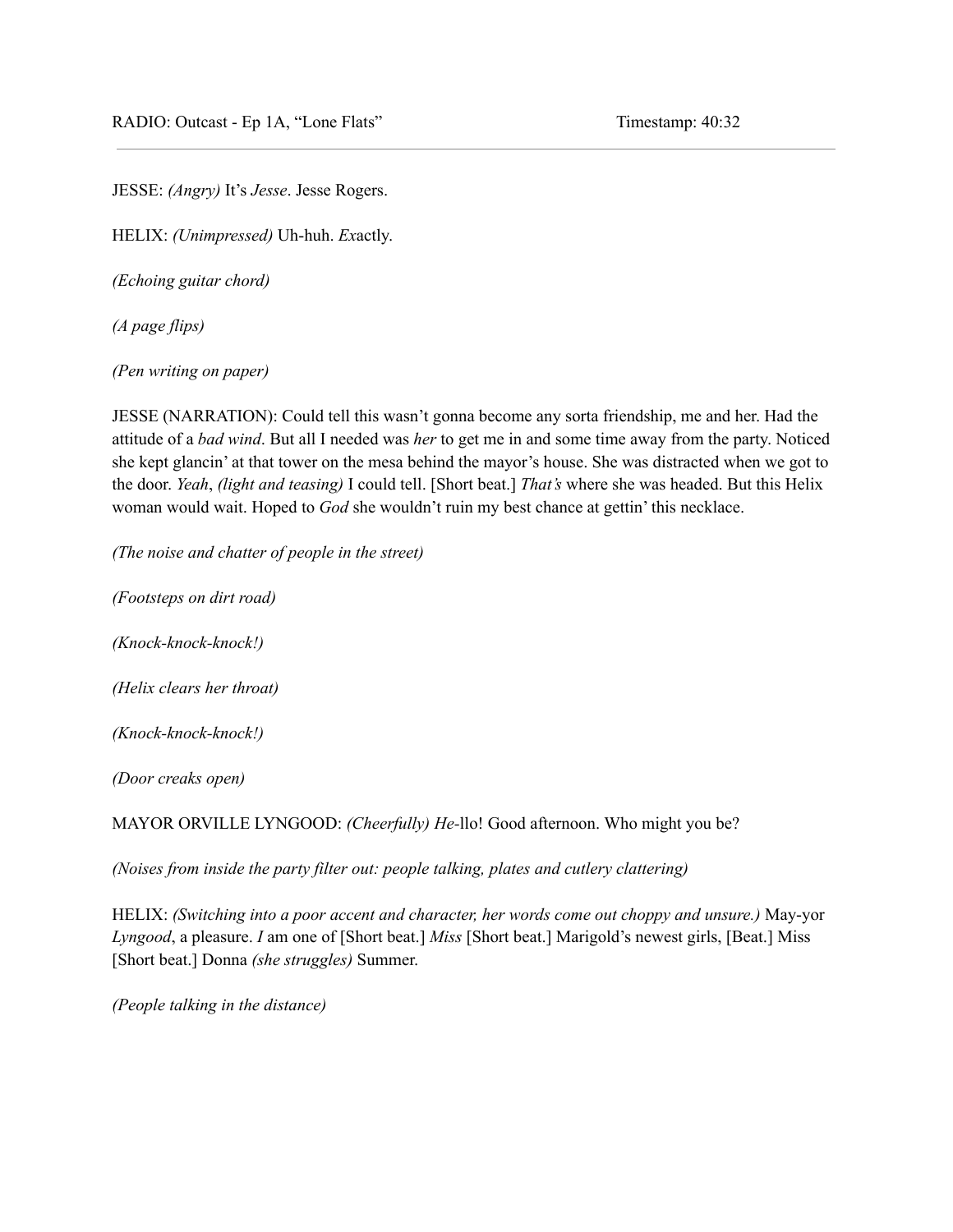MAYOR ORVILLE LYNGOOD: *(Enthusiastically)* Miss Summer, the pleasure is *mine*. Anyone under the care of Miss Marigold is *always welcome* in my home, *especially* when they come accompanied. Who might you be, dear fellow?

JESSE: *(Smoothly)* Mayor Lyngood. Name's Nate Eaton.

HELIX: *(Losing accent)* The madam-- uh -- uh -- *(Catching herself, and putting on the accent again) I'm* one of the *new girls*. She sent *me* for [Beat.] Marigold, is her name. [Beat.] She said --

JESSE: The *usual* arrangement, Mayor. *(Chuckles dryly)* Marigold said you'd understand.

MAYOR ORVILLE LYNGOOD: Well, of course, Mr. Eaton and Miss Summer. [Beat.] Come in, come in. There is *more* than enough room for the pair o' you. Things are barely underway. [Beat.] You too, Mr. Eaton. Uh--What did you say you do?

JESSE: Hadn't. Apologies, Mayor Lyngood. My business is cattle. Sir.

*(People talking in the distance)*

*(Echoing guitar chord)*

*(Pen writing on paper)*

JESSE (NARRATION): *Usually,* I get into fancy homes by *lowerin'* my status not liftin' it. But Lyngood didn't seem to care how much I contributed to the conversation. [Short beat.] Seems Marigold was right. [Short beat.] Money talks in Lone Flats, *just* like *anywhere* else. And it looked like there were deep ties between the mayor and *that* brothel. *Well*, I wasn't asking no questions. The mayor trotted us around his place. Though he didn't seem happy to play host to us for *too* long, he still went around pointin' out every shiny thing that proved just how important he was. For such a blip of a town, the mayor's house *screamed* wealth.

#### *(Pen writing on paper)*

JESSE (NARRATION): Took us to a large room where folks were already gathered, *families* and men who seemed *just* as rich as the mayor. Counted a few *guns* among them, plus the *shotgun* on display near the entrance, and the piece the mayor was carryin'. One of 'em touched his hip when we walked in. There were only *two ways* out the room once we walked in, *the way we came in* and a servant's door back to the kitchen. Would need to wait awhile to make any *moves*. [Short beat.] *Lose* their attention. [Beat.] A woman and young girl came over to us.

*(People talking in the distance)*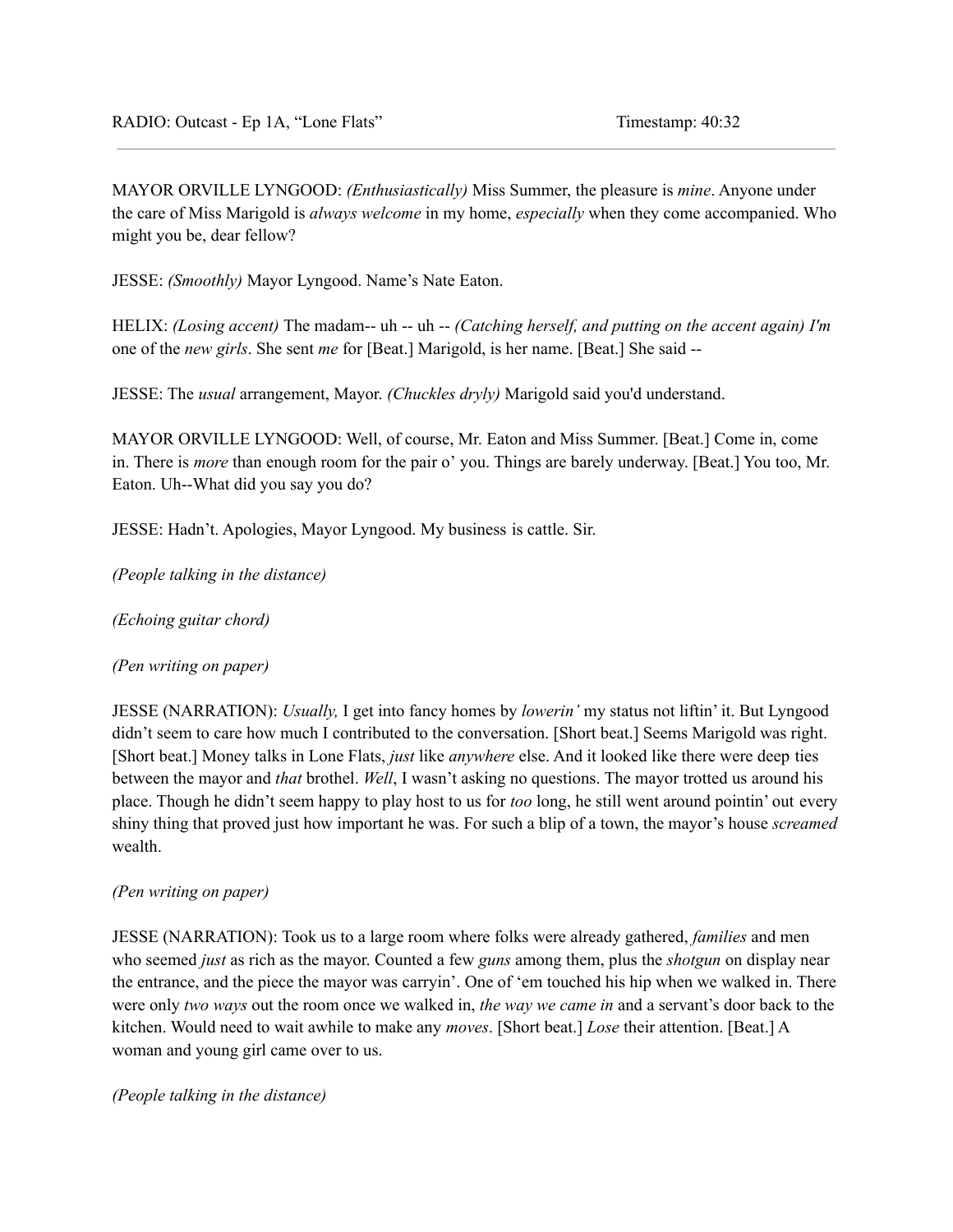### *(Footsteps approach)*

MAYOR ORVILLE LYNGOOD: Mr. Eaton, let me introduce my wife, Jane Lyngood. *And,* my only daughter, Annabeth.

JESSE: Mrs. Lyngood. Miss [Short beat.] Annabeth.

HELIX: *(Still in her terrible accent)* You *have* such a [Short beat.] *lovely* home. I really like the [Short beat.] candel-bras. Can-- *(losing the accent)* Candle. Candela-- *(Picking the accent back up, more sure of herself)* Candel-la-bras! *Yeah*. The candelabras.

#### *(Echoing guitar chord)*

#### *(Pen writing on paper)*

JESSE (NARRATION): I'd just been dealt either a great or *terrible* hand. Jane Lyngood was as beautiful as I'd heard rumor say. As in not one bit. The *thing was* she wasn't wearing the necklace. Her neck was bare. [Short beat.] Meant I'd have to sneak off and try to find it. [Beat.] Good thing I had that Helix girl to use as a distraction.

#### *(Echoing guitar chord)*

FERNANDA: RADIO: Outcast was created by María Fernanda Vidaurrazaga and JT Lachausse, and produced by Ann Hughes. Starring Daniel A. Stevens as Charles Osgood; Griffin Otto Deniger as the Gruff Carriage Driver, the Bartender, and Mayor Orville Lyngood; Ann Hughes as the Witty Prostitute, the Sweet Prostitute, and the voice of the Sonny Machine; Ivory Amor D'Francisca as Jesse Rogers; Maria Fernanda Vidaurrazaga as Miss Marigold; Jade Duong as Helix; and Daniel Sotelo as Coda. This episode was written by Fernanda and JT, directed by Fernanda. Dialogue editing by Ann, sound design by JT, and music by Samuel Kinsella. You can find us online at radiooutcast.com or follow us on Instagram at radioutcastpod and Twitter at radio\_outcast. If you like what you hear let us know by leaving us a review on Apple podcasts, Podchaser, or Goodpods. Honestly, it helps us reach more listeners and gives us a chance to see what you all think of the show. Like Phyzix Teacher, thank you so much for the review! If you'd like to help us grow, consider becoming a Patron at patreon.com/radio\_outcast. Our Patrons get access to behind the scenes material, original scripts, and bonus content *including* newspaper clips of an assasination attempt on President Cleveland and text messages between the gods. If you become a Patron at the Coda tier, for as little as one dollar a month you too could get a *special shout-out* at the end of our episodes like…